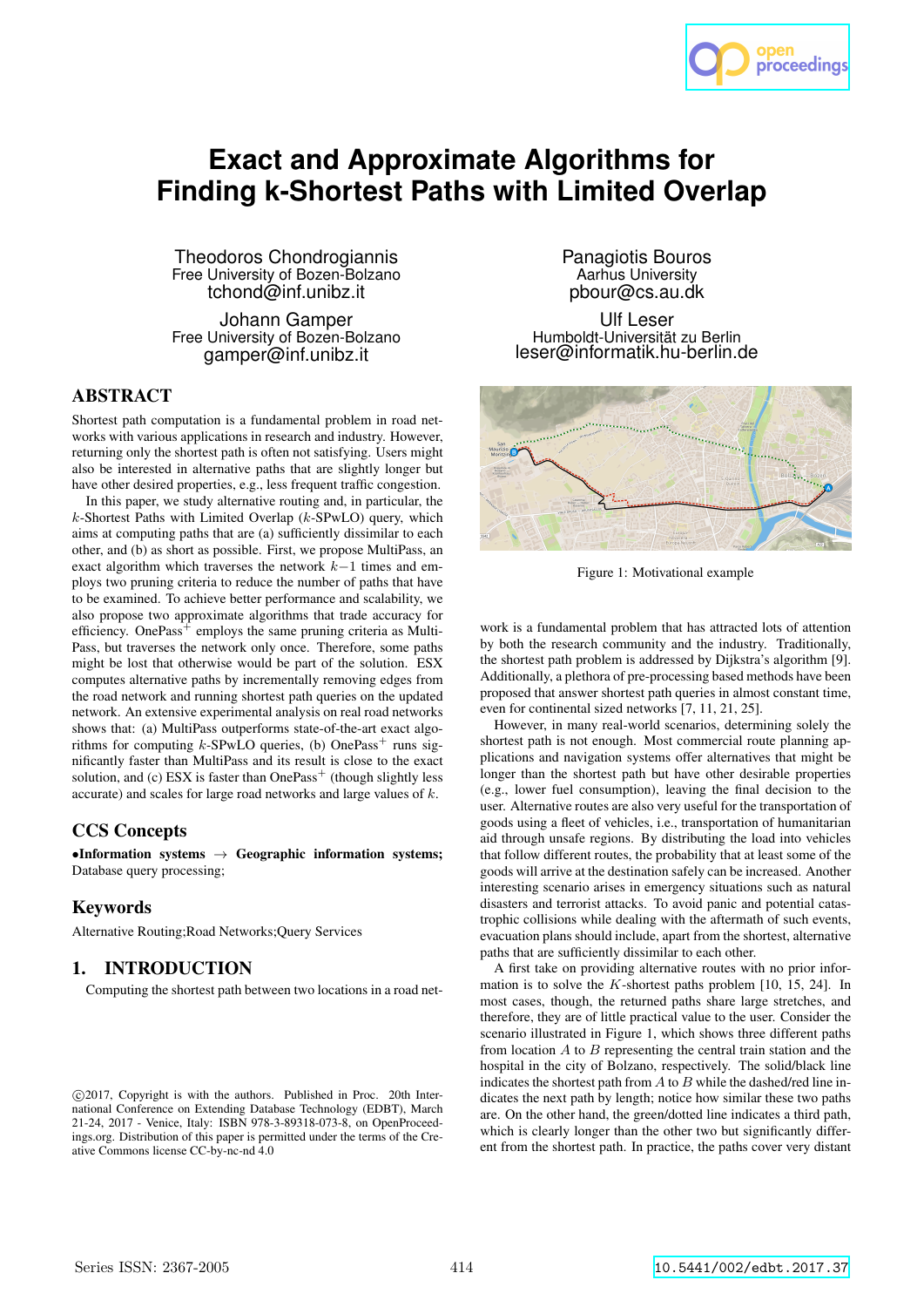parts of the city's road network. In many application scenarios, the green/dotted path would be considered as a better alternative to the shortest path, compared to the dashed/red path.

Existing literature has approached alternative routing from different perspectives. Notable works include methods which aim at computing alternative routes either by incrementally building a set of dissimilar paths [12] or by employing edge penalties [2]. The proposed methods, though, typically give no guarantees regarding the length of the alternative paths. Other approaches [1, 3, 5] first generate a large number of candidates and then, in a postprocessing step, consider a number of constraints and criteria in order to determine the final alternative paths. However, in these works alternatives are defined based solely on their individual similarity to the shortest path, which results in alternative paths that are very similar to each other and, hence, of limited interest to the user.

*Contributions.* In this paper, we focus on the problem of finding k*-Shortest Paths with Limited Overlap* (k-SPwLO), previously introduced in [6]. A k-SPwLO query aims at computing paths that are (a) *sufficiently dissimilar to each other (based on a userspecified similarity threshold)*, and (b) *as short as possible*. In [6], we presented the OnePass algorithm for processing  $k$ -SPwLO queries. The algorithm outperforms a baseline solution which enumerates paths in increasing length order, but, in reality, OnePass is not practical even for mid-sized road networks. To this end, we propose MultiPass, an exact algorithm which extends and improves OnePass by employing an additional pruning criterion. In contrast to OnePass, which traverses the road network once and expands only those paths that qualify the similarity constraint, MultiPass traverses the network k−1 times, but examines and expands only the most *promising* paths. Any path that cannot lead to a solution is pruned. Our experimental analysis shows that MultiPass always outperforms OnePass, and, in most cases, by a large margin.

Despite its significant performance advantage over OnePass, also MultiPass cannot scale in practice for large road networks, a fact that is backed by our extensive experimental evaluation. In this spirit, we propose two approximate methods that trade result quality for efficiency. Our first approximate algorithm,  $OnePass<sup>+</sup>$ , employs the pruning power of MultiPass, but traverses the road network only once, similar to OnePass. Thereby, OnePass<sup>+</sup> may prune some partial paths that, in a subsequent iteration, could become part of an alternative path. Our second approximate algorithm, ESX, computes alternative paths by incrementally removing edges from the road network that belong to previously recommended paths, and running shortest path queries on the updated network. Essentially, ESX reduces the search for alternative paths to a set of shortest path queries which require much less time to be processed. In our extensive experimental evaluation, we show that the approximate algorithm  $OnePass<sup>+</sup>$  is significantly faster than the exact algorithm MultiPass, while recommending alternative paths that are almost as short as the alternatives in the exact  $k$ -SPwLO set. We also show that ESX is the fastest algorithm and is scalable even for large road networks (i.e., one million nodes) and large values of k.

*Outline.* The rest of the paper is organized as follows. Section 2 briefly discusses the related work on providing alternative paths. In Section 3, we formally define the k-SPwLO problem and revisit our evaluation methodology from [6]. In Section 4, we present MultiPass, a novel exact algorithm for processing k-SPwLO queries, and conduct a preliminary experimental analysis comparing Multi-Pass to OnePass. Next in Section 5, we investigate the approximate evaluation of k-SPwLO. We first discuss a baseline method  $SVP^+$ , based on existing literature and then propose our approximate algorithms OnePass<sup>+</sup> and ESX. The results of our detailed experimental evaluation are reported in Section 6. Finally, Section 7 concludes the paper and points to future work.

#### 2. RELATED WORK

A common approach for alternative routing is to first compute a large set of candidate paths, then examine the candidate paths with respect to a number of constraints (e.g., their length or the nodes they cross) and determine the final result set. In [5], the authors build two shortest path trees, one from the source and one from the target, and then look for paths that appear in both trees simultaneously, termed *plateaus*. This approach was revisited and formally defined in [3] (where the concept of alternative graphs has been introduced with the same functionality as the plateaus) and further improved in [17]. Abraham et al. [1] introduced the notion of *single-via paths*. The method runs Dijkstra's algorithm two times, once from the source  $s$  and once from the target  $t$  while reversing the edges of the road network. Then, for each node  $n$ apart from  $s$  and  $t$ , the algorithm constructs a single-via path by concatenating the shortest path from  $s$  to  $n$  and the shortest path from  $n$  to  $t$ . The algorithm evaluates each (simple) single-via path by employing a set of user-defined constraints, i.e., length, local optimality and stretch, and rejects all single-via paths that violate these constraints. Compared to our k-SPwLO problem, none of the aforementioned methods tackles the problem of computing multiple alternative paths that are dissimilar to each other; in contrast, the similarity only to the shortest path is considered.

Penalty-based methods generate a set of paths that are dissimilar to the shortest path by adding a penalty on the weights of the edges of the shortest path. For example, Akgun et. al. [2] propose a method which doubles the weight of each edge that lies on the shortest path. The alternative paths are computed by repeatedly running Dijkstra's algorithm on the input road network, each time with the updated weights. A similar approach is adopted in [14], where the penalty is computed in terms of both the path overlap and the total turning cost, i.e., how many times the user would have to switch between roads when following a path. The main shortcoming of penalty-based methods is that there is no intuition behind the value of the penalty applied before each subsequent iteration. In general, using a large penalty value would result in diverse but possibly very long alternative paths. On the other hand, using a small penalty value would require the algorithm to perform more iterations in order to find the desired result. Even so, penalty-based methods cannot provide a formal result set. Our last approximate algorithm ESX can also be viewed as a penalty based method where the penalty added to the weight of selected edges is  $+\infty$ .

To the best of our knowledge, the problem tackled in [12] is the most similar to our  $k$ -SPwLO problem. The authors devise a solution which extends Yen's algorithm [24] to produce paths that qualify a similarity constraint. In particular, given a source s and a target  $t$ , starting from the shortest path, the algorithm produces a set of candidate paths by modifying the previously found path. Among the candidate paths, the algorithm chooses the one that is most dissimilar to the previously found path and continues until a sufficiently dissimilar path is found. Apparently, the algorithm does not examine paths in length order but only based on their similarity. Thus, it does not compute alternative paths that are as short as possible, but only dissimilar. Naturally, a user finds more value in paths that are also as short as possible.

Xie et. al. [23] define alternative shortest paths using edge avoidance. Given the shortest path  $p(s\rightarrow t)$  and an edge e on p, the alternative path is the shortest path from  $s$  to  $t$  which avoids edge  $e$ . To compute alternative paths, they build upon the concept of distance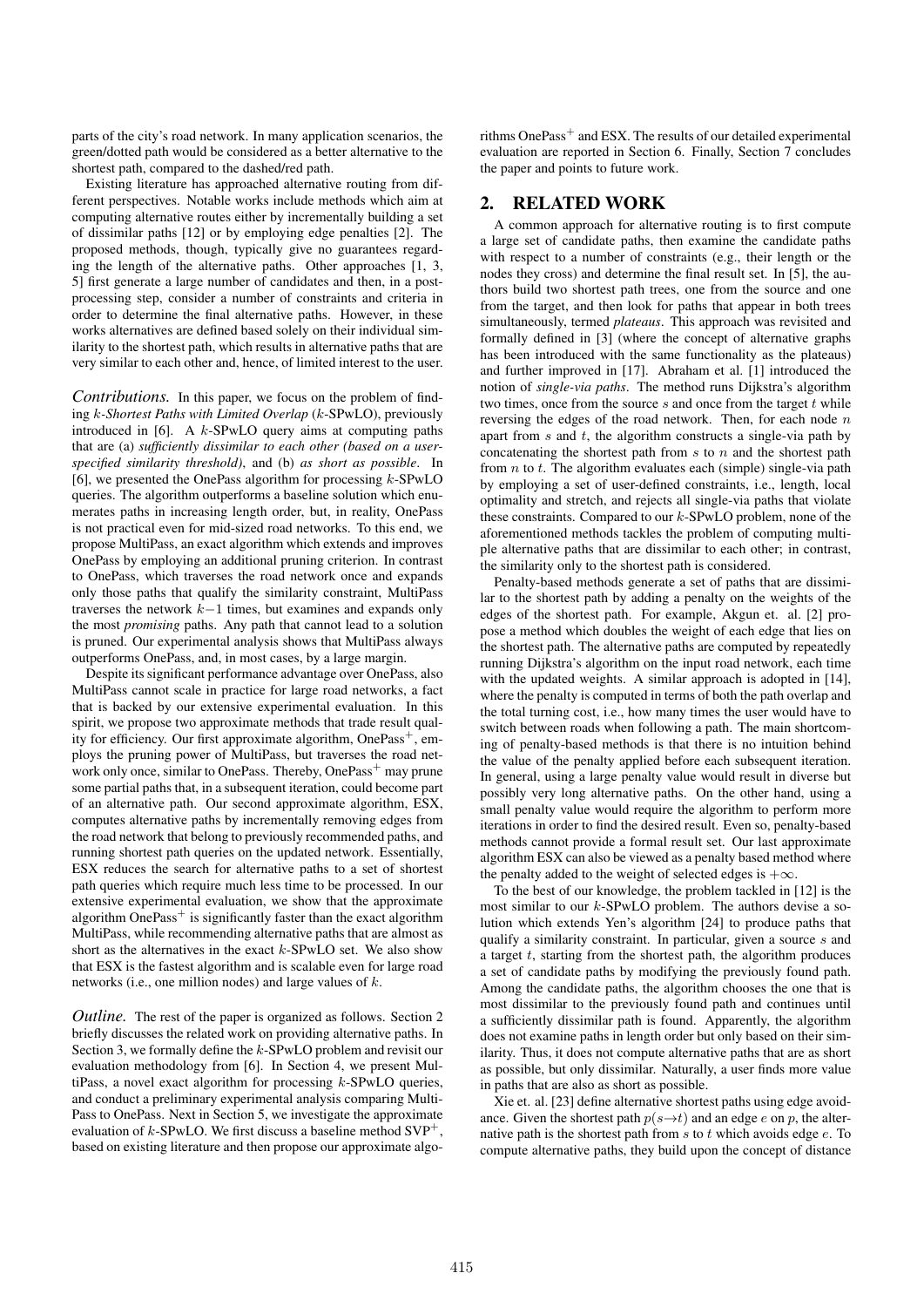oracles [20] and distance sensitivity oracles [4] and propose *iSPQF*, a quadtree-based spatial data structure inspired by [19]. Compared to our work, iSQPF computes only one alternative path instead of a set. Moreover, the use-case is different as Xie et al. find alternative paths by explicitly avoiding forbidden edges, while  $k$ -SPwLO considers the similarity between paths to propose alternative paths.

Finally, the task of alternative routing can be based on the paretooptimal paths for multi-criteria networks  $[8, 13, 16]$ . A path p is part of the pareto-optimal set (or the route skyline)  $P$  if  $p$  is not dominated by another path  $p' \in P$ . Hence, path p dominates p' iff p is not worse than  $p'$  in all criteria/dimensions of the network (e.g., distance, travel time, gas consumption) and strictly better than  $p'$  in at least one of those criteria. Our definition of alternative routing, i.e., the k-SPwLO query, is not a multi-criteria optimization problem; the paths recommended by k-SPwLO cannot be obtained by first computing the pareto-optimal path set.

#### 3. BACKGROUND

Let G=(N, E) be a *directed weighted graph* representing a *road network* with set of nodes N and set of edges  $E \subseteq N \times N$ . The nodes of G represent road intersections and the edges represent road segments. Each edge  $(n_x, n_y) \in E$  has an assigned positive weight  $w_{xy}$ , which captures the cost of moving from node  $n_x$ to  $n_y$ , e.g., travel time or distance. A (simple) *path*  $p(s \rightarrow t)$ from a source node  $s$  to a target node  $t$  (or just  $p$ , if  $s$  and  $t$  are clear from the context) is a connected and cycle-free sequence of edges  $\langle (s, n_x), \ldots, (n_y, t) \rangle$ . The length  $\ell(p)$  of a path p equals the sum of the weights of all contained edges. The *shortest path* between two nodes,  $p_0(s\rightarrow t)$ , is the path that has the shortest length among all paths connecting  $s$  to  $t$ . The length of the shortest path is also termed the *(network)* distance between s and t, i.e.,  $d(s,t)=\ell(p_0(s\rightarrow t)).$ 

*Problem Definition.* In [6], we introduced the problem of k*-Shortest Paths with Limited Overlap* (k-SPwLO) in order to recommend alternative paths a user may take to reach her destination. In particular, let  $P$  be a set of paths from a node  $s$  to another node  $t$ on a road network G. A path  $p'(s \rightarrow t)$  is called *alternative* to set F if p' is sufficiently dissimilar to every path  $p \in P$ . More formally, the similarity of  $p'$  to  $p$  is determined by their overlap ratio:

$$
Sim(p', p) = \frac{\sum_{(n_x, n_y) \in p' \cap p} w_{xy}}{\ell(p)},
$$
\n(1)

where  $p' \cap p$  denotes the set of edges shared by  $p'$  and p. Then, given a similarity threshold  $\theta$ , path  $p'$  is alternative to set P *iff*  $Sim(p', p) \leq \theta, \forall p \in P$  holds.

Now, given a source node s and a target node t, a  $k$ -SPwLO  $(s, t, \theta, k)$  query returns a set of k paths from s to t, sorted in increasing length order, such that:

- (a) the shortest path  $p_0(s \rightarrow t)$  is always included,
- (b) all  $k$  paths are pairwise dissimilar with respect to the similarity threshold  $\theta$ , and
- (c) all  $k$  paths are as short as possible.

Consider the road network in Figure 2. The shortest path from s to t is  $p_0 = \langle (s, n_3), (n_3, n_5), (n_5, t) \rangle$  with length  $\ell(p_0) = 8$ . Assume that P contains only the shortest path, i.e.,  $P = \{p_0\}$ and consider paths  $p_1 = \langle (s, n_3), (n_3, n_5), (n_5, n_4), (n_4, t) \rangle$ and  $p_2 = \langle (s, n_3), (n_3, n_4), (n_4, t) \rangle$  with  $\ell(p_1) = 9$  and  $\ell(p_2)=10$ , respectively, as alternatives to P. Path  $p_1$ shares edges  $(s, n_3)$  and  $(n_3, n_5)$  with  $p_0$ , which gives



Figure 2: Running example.

 $Sim(p_1, p_0) = (w_{s,3} + w_{3,5})/\ell(p_0) = 6/8 = 0.75$ , whereas  $Sim(p_2, p_0) = w_{s,3}/\ell(p_0) = 3/8 = 0.38$ . Assuming a similarity threshold  $\theta$ =0.5, only  $p_2$  is alternative to P.

Note that the asymmetric similarity metric of Equation 1 allows us to exclude needlessly long paths. Following up on our previous example, consider the shortest path  $p_0$  and the paths  $p_3 = \langle (s, n_3), (n_3, n_4), (n_4, t) \rangle$  and  $p_4 = \langle (s, n_3), (n_3, n_2), (n_2, n_4), (n_4, t) \rangle$  with  $\ell(p_3)=10$  and  $\ell(p_4)=13$ , respectively. The use of a symmetric similarity metric such as the Jaccard distance would indicate that  $p_4$  is less similar to  $p_0$  than  $p_3$ , although the shared length of both  $p_3$  and  $p_4$  with  $p_0$  is the same. With the asymmetric definition of Equation 1 we avoid such cases. Furthermore, the pairwise dissimilarity is guaranteed as long as  $\ell(p') \geq \ell(p)$  (proof excluded due to lack of space).

*Evaluating* k*-SPwLO.* A naïve approach for evaluating k-SPwLO queries is to iterate over all paths connecting  $s$  to  $t$  and compute their pairwise similarity. Naturally, such a solution is not practical. A potential improvement is to examine paths in increasing order of their length, which allows us not to examine all possible paths  $p(s \to t)$ . This idea was captured by the baseline method in [6], but the computation cost is still prohibitively high.

To further reduce the search space, we first introduced a pruning criterion in [6] based on the following simple observation. Let  $p(s \rightarrow n)$  be a path connecting source s to a node n, and  $p_i(s \rightarrow t) \in P_{LO}$  be an already recommended path. Assume that p is extended to reach target t, resulting in path  $p'(s \rightarrow t)$ . As p' contains all edges shared by p and  $p_i$ , its similarity to  $p_i$  is at least equal to the similarity of path p, i.e.,  $Sim(p', p_i) \geq Sim(p, p_i)$ . Hence, given a threshold  $\theta$ , if there exists  $p_i \in P_{LO}$  such that  $Sim(p, p_i) \geq \theta$ , path p can be safely discarded. This observation is formally captured by the following lemma:

LEMMA 1. *Let* PLO *be the set of already recommended paths. If* p *is an alternative path to* PLO *with respect to a threshold* θ*,then*  $Sim(p', p_i) \leq \theta$  *holds for every subpath*  $p'$  *of*  $p$  *and all*  $p_i \in P_{LO}$ *.* 

We used this Lemma 1 as pruning criterion in the OnePass algorithm. The algorithm traverses the road network, expanding every path from the source node s that satisfies Lemma 1. OnePass employs a min priority queue in order to examine paths in increasing order of their length. Each time a new path is recommended, i.e., added to the result set  $P_{LO}$ , an update procedure takes place for all remaining incomplete paths  $p(s \to n)$  in the priority queue. The algorithm terminates when either  $k$  paths are added to the result set or all paths from s to t qualifying Lemma 1 are examined.

OnePass can be viewed as an extension of *Fox's algorithm* [10] for computing the  $K$ -shortest paths. Fox's algorithm traverses the road network expanding every path from source node s. At each iteration, the algorithm expands up to  $K$  nodes, allowing each node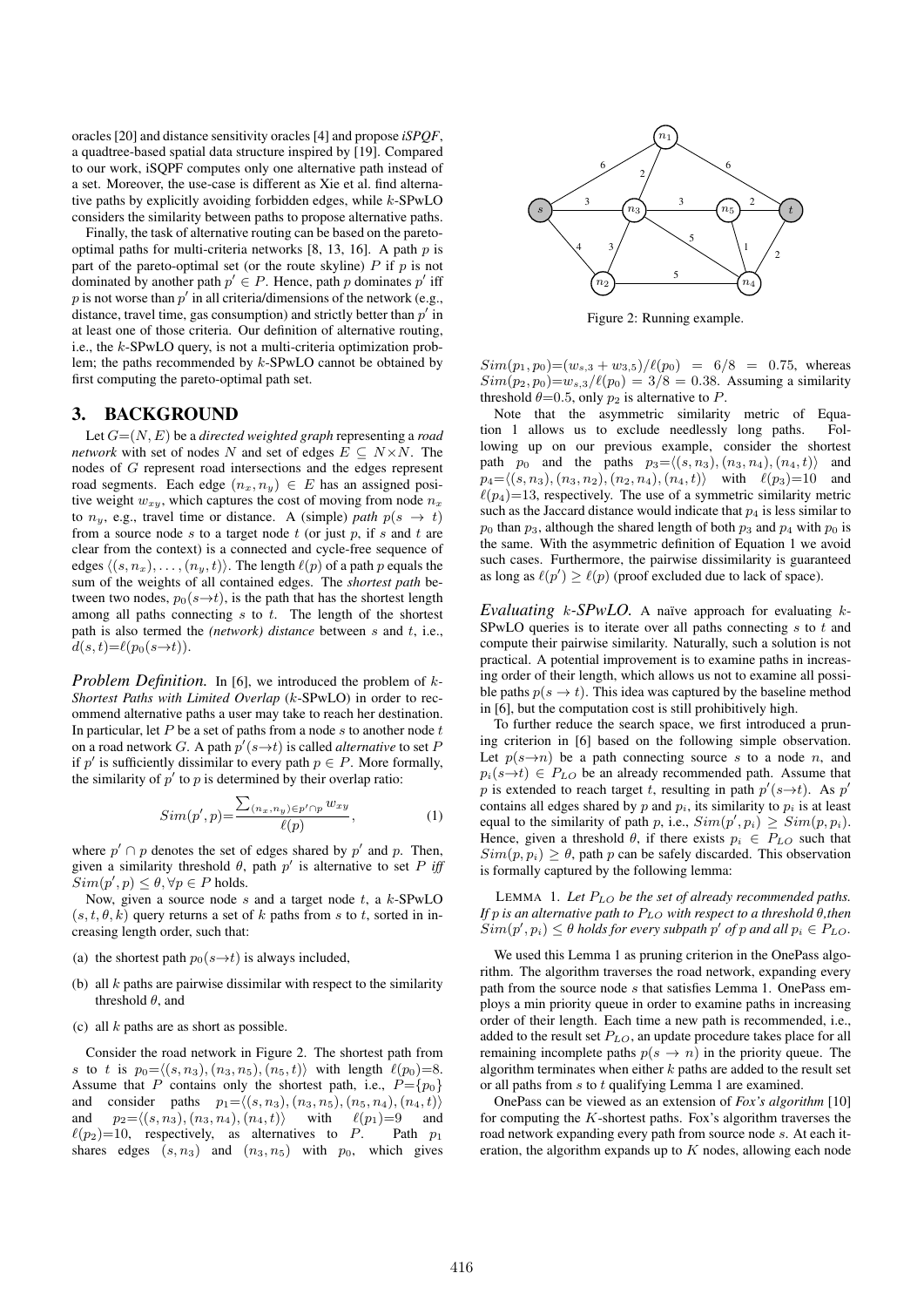to be expanded up to  $K$  times. It terminates when the target node has been expanded  $K$  times. The time complexity of Fox's algorithm is  $\mathcal{O}(|E| + K \cdot |N| \cdot \log |N|)$ . In contrast to Fox's algorithm, OnePass allows each node to be visited an unlimited number of times. Each node can be visited by OnePass as many times as the number of paths from  $s$  to  $t$ . Note that enumerating all paths from s to t is a  $#P$ -complete problem [22]. OnePass terminates when either  $k$  paths are recommended or all paths from  $s$  to  $t$  qualifying Lemma 1 are examined. Hence, the complexity of OnePass is  $\mathcal{O}(|E| + K \cdot |N| \cdot \log |N|)$ , where K is the number of shortest paths that have to be computed in order to cover the k results of the k-SPwLO query.

## 4. AN EFFICIENT EXACT ALGORITHM

Despite employing the pruning criterion of Lemma 1, OnePass still has to expand and examine a large portion of all possible  $p(s\rightarrow t)$  paths. In this section, we propose a novel label-setting algorithm termed MultiPass to enhance the computation of k-SPwLO. The algorithm employs an additional powerful pruning criterion which significantly reduces the search space by avoiding expanding *non-promising* paths. Our experimental analysis in Section 4.3 demonstrates the advantage of MultiPass over OnePass in practice using real-world road networks.

#### 4.1 Pruning Non-Promising Paths

Let  $p_0(s \rightarrow t)$  be the shortest path from a source node s to a target node t as illustrated in Figure 3. In addition, let  $p_i(s \rightarrow n)$  and  $p_j(s \rightarrow n)$  be two distinct paths from source s to a node n of the shortest path  $p_0$  such that  $\ell(p_i) < \ell(p_j)$ . Assuming that both  $p_i$  and  $p_i$  are extended to reach target t following the same path  $p(n\rightarrow t)$ , then any extension of  $p_i$  will be shorter than the respective extension of  $p_i$ . Furthermore, let  $Sim(p_i, p_0) \leq Sim(p_i, p_0)$ , i.e., the overlap ratio of  $p_i$  with  $p_0$  is equal or lower than the ratio of  $p_j$ with  $p_0$ . Due to the monotonicity of the similarity function (Equation (1)), any extension of  $p_i$  to n will have the same or less overlap ratio with  $p_0$  compared to the respective extension of  $p_i$ . In other words, for any extension of  $p_j$  there will always be a shorter extension of  $p_i$  with less or equal overlap ratio with  $p_0$ , and therefore,  $p_j$ can be pruned.



Figure 3: Pruning paths with Lemma 2.

The same idea can be utilized to prune the search space when computing the shortest alternative path to a set of paths P. Consider again  $p_i, p_j$  with  $\ell(p_i) < \ell(p_j)$  and  $Sim(p_i, p_0) \leq Sim(p_i, p_0)$ . Path  $p_j$  is pruned if for every path  $p \in P$  the overlap ratio  $Sim(p_i, p)$  is lower or equal to  $Sim(p_j, p)$ . This pruning criterion is formally captured by the following lemma:

LEMMA 2. *Let* P *be a set of paths from a source node* s *to a target node* t*, and* pi*,* p<sup>j</sup> *be two paths from source* s *to some node n.* If  $\ell(p_i) < \ell(p_j)$  and  $\forall p \in P$  :  $Sim(p_i, p) \leq Sim(p_j, p)$  hold, *then path*  $p_j$  *cannot be part of the shortest alternative path to*  $P$ *, and we write*  $p_i \prec_P p_j$ *.* 

PROOF. We prove the lemma by contradiction. Assume that an extension  $p'_j = \langle (s, *), \dots, (*, n), \dots, (*, t) \rangle$  of  $p_j(s \rightarrow n)$  to target t is the shortest alternative path to  $P$ . Then, we show that an extension  $p'_{i} = \langle (s, *), \ldots, (*, n), \ldots, (*, t) \rangle$  of  $p_{i}(s \rightarrow n)$  to target t is also an alternative path and it will be examined and recommended before  $p'_j$ .

According to the definition of alternative path,  $Sim(p'_j, p) \leq \theta$ holds  $\forall p \in P$  and following Lemma 1  $Sim(p_i, p) \leq \theta$  also holds  $\forall p \in P$ . Furthermore, due to the  $\forall p \in P_{LO}$ :  $Sim(p_i, p) \leq Sim(p_j, p)$  assumption of Lemma 2, we get that  $Sim(p_i, p) \leq \theta$  holds  $\forall p \in P$ .

As extension paths  $p'_i$  and  $p'_j$  share the same sequence of edges connecting *n* to target *t*, we deduce that (a)  $Sim(p'_i, p) \le \theta$  holds  $\forall p \in P$ , i.e.,  $p'_i$  is alternative to P and (b)  $\ell(p'_i) < \ell(p'_j)$  which means that  $p'_i$  will be examined before  $p'_j$ .

The pruning criterion of Lemma 2 can be utilized to compute the shortest alternative to a set of paths as follows. Let  $P$  be the set of paths for which we want to compute the shortest alternative path, and  $P_n$  be the set of paths from s to a node n created during the expansion of all paths from s. If set  $P_n$  contains a path  $p'(s\rightarrow n)$ such that (a) p' is longer than any path  $p_n \in P_n \setminus \{p'\}$  and (b) for every path  $p \in P$  the overlap ratio  $Sim(p', p)$  is higher than the ratio  $\widetilde{Sim}(p_n, p)$  for all paths  $p_n \in P_n \setminus \{p'\}$ , then  $p'$  can be pruned. Note that the addition of a path in  $P_n$  may render condition (b) not applicable for another path already contained in  $P_n$ . To ensure that the set  $P_n$  contains only paths for which both (a) and (b) hold, every time a new path is added to  $P_n$ , we have to check whether condition (b) still holds for all paths in the set.

Unfortunately, Lemma 2 cannot be employed directly for the computation of k-SPwLO queries. Consider again the example in Figure 3. Let  $p_0$  be the only path in the set of currently recommended alternative paths P. If during the search for the next alternative  $p_1$  to P,  $p_j$  is pruned because  $p_i \prec_P p_j$  holds,  $p_j$  cannot be part of the shortest alternative to  $P$ . However, there is no guarantee that  $p_i$  will not be part of the shortest alternative to both  $p_0$  and  $p_1$ . In particular, if  $p_i$  is part of  $p_1$ , then, during the search for the next alternative to  $P = \{p_0, p_1\}$ ,  $p_i$  might be pruned much earlier by Lemma 1. Hence, we have to compute  $k$ -SPwLO queries in an iterative way. Each time a new alternative is added to the k-SPwLO result set, we have to re-start the search for the next alternative from the beginning.

#### 4.2 The MultiPass Algorithm

Next, we present MultiPass, which employs both pruning criteria of Lemma 1 and Lemma 2 to enhance the computation of  $k$ -SPwLO queries. The algorithm has the following key features. For each node  $n$  of the road network, MultiPass maintains a set of labels  $\Lambda(n)$ . Each label represents a path from s to n and is of the form  $\langle n, p(s\rightarrow n) \rangle$ <sup>1</sup>. MultiPass traverses the road network k-1 times. At each iteration, the algorithm examines paths from  $s$  in increasing order of their length and expands every path  $p(s \rightarrow n)$  from s to a node n for which the following holds: (a) its similarity with any already computed result does not exceed the input threshold  $\theta$ (Lemma 1) and (b) its extension can possibly lead to the shortest alternative path during the current iteration (Lemma 2). Every time a new path  $p_n(s \to n)$  that qualifies conditions (a) and (b) is found, a label  $\langle n, p_n \rangle$  is added to  $\Lambda(n)$ , and MultiPass removes all paths from  $\Lambda(n)$  which do not qualify condition (b). As soon as a path to target  $t$  is found, MultiPass terminates current round, discards all stored labels, and re-traverses the network from source s. The algorithm terminates after  $k$  paths are added to result set  $P_{LO}$  or

<sup>&</sup>lt;sup>1</sup>In practice, MultiPass stores only the predecessor of each label during the expansion. By tracing backwards each step of the expansion, the actual path can be retrieved at any time.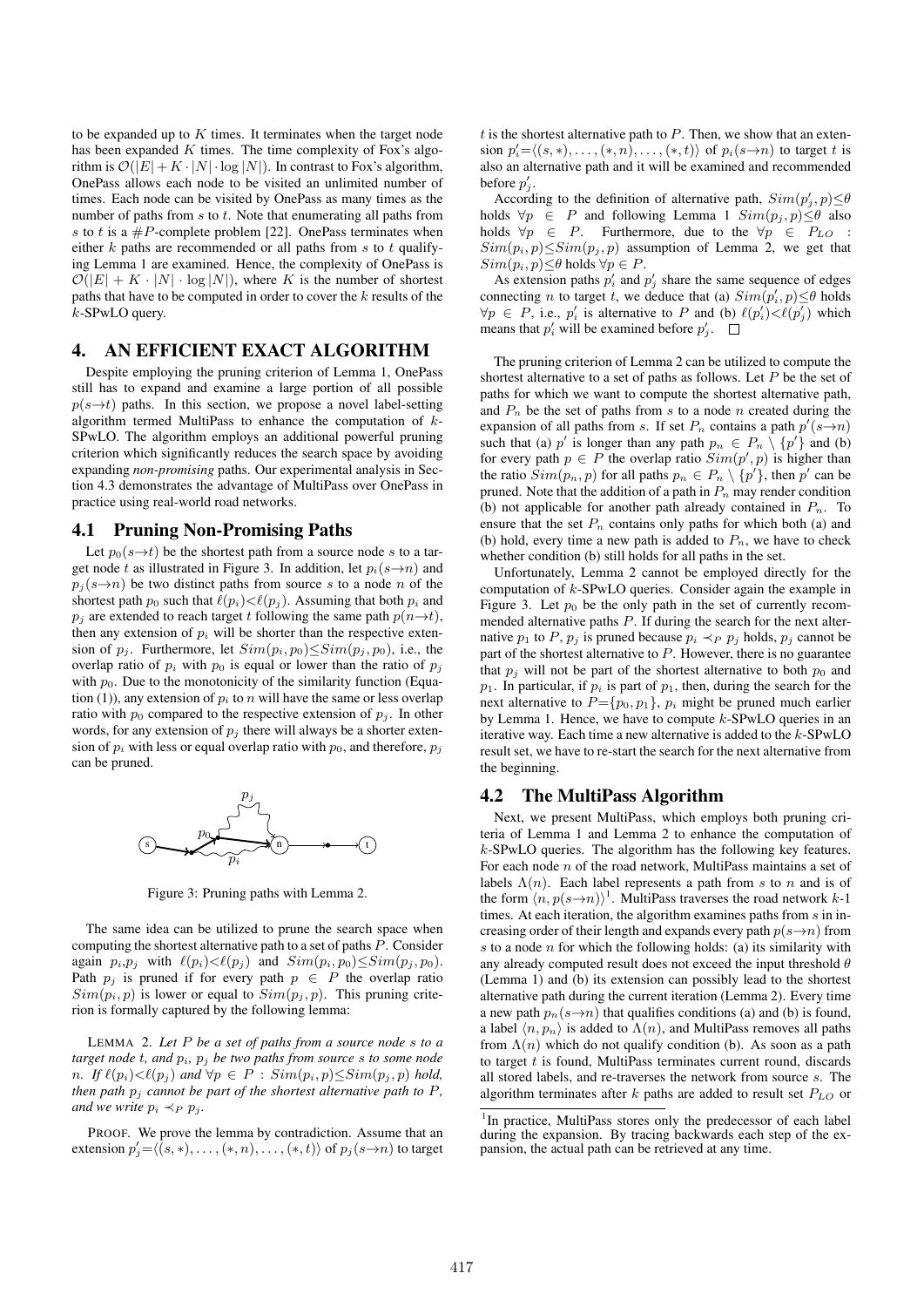

the last iteration failed to find an alternative path. In the latter case, a complete set of k-SPwLO with respect to given  $\theta$  and k values cannot be computed.

Algorithm 1 illustrates the pseudocode of MultiPass. The algorithm initializes  $P_{LO}$  with the shortest path  $p_0(s\rightarrow t)$  (Line 1) and employs a min priority queue  $Q$  to traverse the road network. Before each traversal round,  $Q$  is initialized to  $\langle s, \emptyset \rangle$  (Line 3) and the algorithm associates each node  $n$  with a (initially empty) set of labels  $\Lambda(n)$  (Line 4). At each round in between Lines 5 and 20, MultiPass first pops label  $\langle n, p_n \rangle$  for current path  $p_n$  in Line 6. If n is the target t, then  $p_n$  is added to  $P_{LO}$  and the round terminates (Lines 7–9). Otherwise, the algorithm expands the current path  $p_n$  considering all outgoing edges  $(n, n_c)$  (Lines 10-16). For each new path  $p_c \leftarrow p_n \circ (n, n_c)$  (Line 12), the algorithm checks whether  $p_c$  qualifies the pruning criteria of Lemma 1 (Lines 13-14) and Lemma 2 (Lines 15-16). If the new path  $p_c$  qualifies both pruning criteria, MultiPass removes from  $Q$  and  $\Lambda(n_c)$  every label representing a path  $p'_n$  such that  $p_c \prec_{P_{LO}} p'_n$  (Line 19). Finally, MultiPass adds the new label to  $\mathcal{Q}$  (Line 19) and  $\Lambda(n_c)$  (Line 20) and proceeds with popping the next label from Q.

To achieve an efficient implementation, for each label  $\langle n, p_n \rangle$ MultiPass also stores a vector  $V_{Sim}$  containing the overlap ratio of  $p_n$  with all paths that were in  $P_{LO}$  at the time when the label was created. Due to the monotonicity of Equation 1, the overlap ratios stored in  $V_{Sim}$  can be updated incrementally. When a new label is created and added to Q, our implementation of MultiPass performs lazy updates for  $Q$  and retains a black list to ignore labels representing pruned paths after they are removed from Q. In order to consider results in  $P_{LO}$  that are added after the creation of the label, each time a label is popped MultiPass compares the size of  $V_{Sim}$  stored in the popped label to  $|P_{LO}|$  and, if necessary, computes the missing overlaps and updates  $V_{Sim}$ .

EXAMPLE 1. *We demonstrate MultiPass using the road network of Figure 4 and the* k*-SPwLO*(s, t, 0.5, 3) *query. During ini-*



Figure 4: Result of  $k$ -SPwLO (s,t,0.5,3) query.

*tialization, the shortest path*  $p_0(s\rightarrow n) = \langle (s, n_3), (n_3, n_5), (n_5, t) \rangle$ *is computed and added to*  $P_{LO}$ *.* 

*Starting from* s*, the first path examined by MultiPass is*  $p(s \rightarrow n_3) = \langle (s, n_3) \rangle$ *. The overlap ratio*  $Sim(p(s, n_3), p_0) = 3/8 = 0.375$  *is below the similarity threshold*  $\theta=0.5$ *;* hence  $p(s, n_3)$  *is not pruned. The same holds for the next two paths examined, which are*  $p(s\rightarrow n_2) = \langle (s, n_2) \rangle$  *and*  $p(s\rightarrow n_1)=\langle (s, n_1)\rangle.$ 

*Next, MultiPass examines paths*  $p(s\rightarrow n_5) = \langle (s, n_3), (n_3, n_5) \rangle$ *,*  $p'(s\rightarrow n_1)=\langle (s, n_3), (n_3, n_1)\rangle, \quad p'(s\rightarrow n_2)=\langle (s, n_3), (n_3, n_2)\rangle$ and  $p(s\rightarrow n_4) = \langle (s, n_3), (n_3, n_4) \rangle$ *. For path*  $p(s\rightarrow n_5)$  *the overlap ratio*  $Sim(p(s, n_5), p_0) = 6/8 = 0.75$  *exceeds the similarity threshold of* 0.5 *and so, path*  $p(s \rightarrow n_5)$  *is pruned (Lemma 1). For* path  $p'(s\rightarrow n_1)$  the overlap ratio  $Sim(p'(s, n_1), p_0)$ =0.375 does *not exceed the similarity threshold. Since node*  $n_1$  *has already been visited by path*  $p(s \rightarrow n_1)$ *, we check Lemma 2. We have*  $Sim(p'(s\rightarrow n_1), p_0) > Sim(p(s\rightarrow n_1), p_0)$  and for the length  $\ell(p'(s\rightarrow n_1))<\ell(p(s,n_1))$ . Therefore, Lemma 2 cannot be applied and path  $p'(s \rightarrow n_1)$  *is not pruned.* On the contrary, for path  $p'(s\rightarrow n_2)$  we have  $Sim(p'(s\rightarrow n_2), p_0) > Sim(p(s\rightarrow n_2), p_0)$ and  $\ell(p'(s\rightarrow n_2))\geq \ell(p(s\rightarrow n_2))$ . In this case, the criterion of Lemma 2 is applied and path  $p'(s\rightarrow n_2)$  is pruned. Finally, for *path*  $p(s \rightarrow n_4)$  *the overlap ratio*  $Sim(p(s \rightarrow n_4), p_0) = 0.375$  *does not exceed the similarity threshold, hence, the path is not pruned.*

*MultiPass continues the execution of the current round until the alternative path*  $p_1(s\rightarrow t) = \langle (s, n_3), (n_3, n_4), (n_4, t) \rangle$  *with*  $\ell(p_1)=10$  *is found and subsequently added to*  $P_{LO}$ *. Next, Multi-Pass performs the second round in the same fashion, computes the alternative path*  $p_2(s\rightarrow t) = \langle (s, n_3), (n_3, n_1), (n_1, t) \rangle$  *and completes the result set* PLO*.*

Compared to OnePass, MultiPass traverses the road network k−1 times instead of once (hence, the name of the algorithm). Each round works independently, i.e., builds a new path tree by expanding all paths that qualify both pruning criteria. As a result, at each round, MultiPass may potentially re-expand and re-examine paths already processed in previous rounds. On the other hand, by employing Lemma 2, the number of paths that MultiPass has to examine (including the paths examined multiple times) is lower than the number of paths processed by OnePass. Finally, OnePass has to check the simplicity of every new path, i.e., whether any cycles are contained, while MultiPass does not need to perform such a check, as Lemma 2 ensures that all non-simple paths are pruned.

*Complexity analysis.* Given a k-SPwLO query, MultiPass first computes the shortest path  $p_0(s\rightarrow t)$  from source node s to target t. Naturally, the cost of this step is independent of the number of requested paths k and the similarity threshold  $\theta$ . For the computa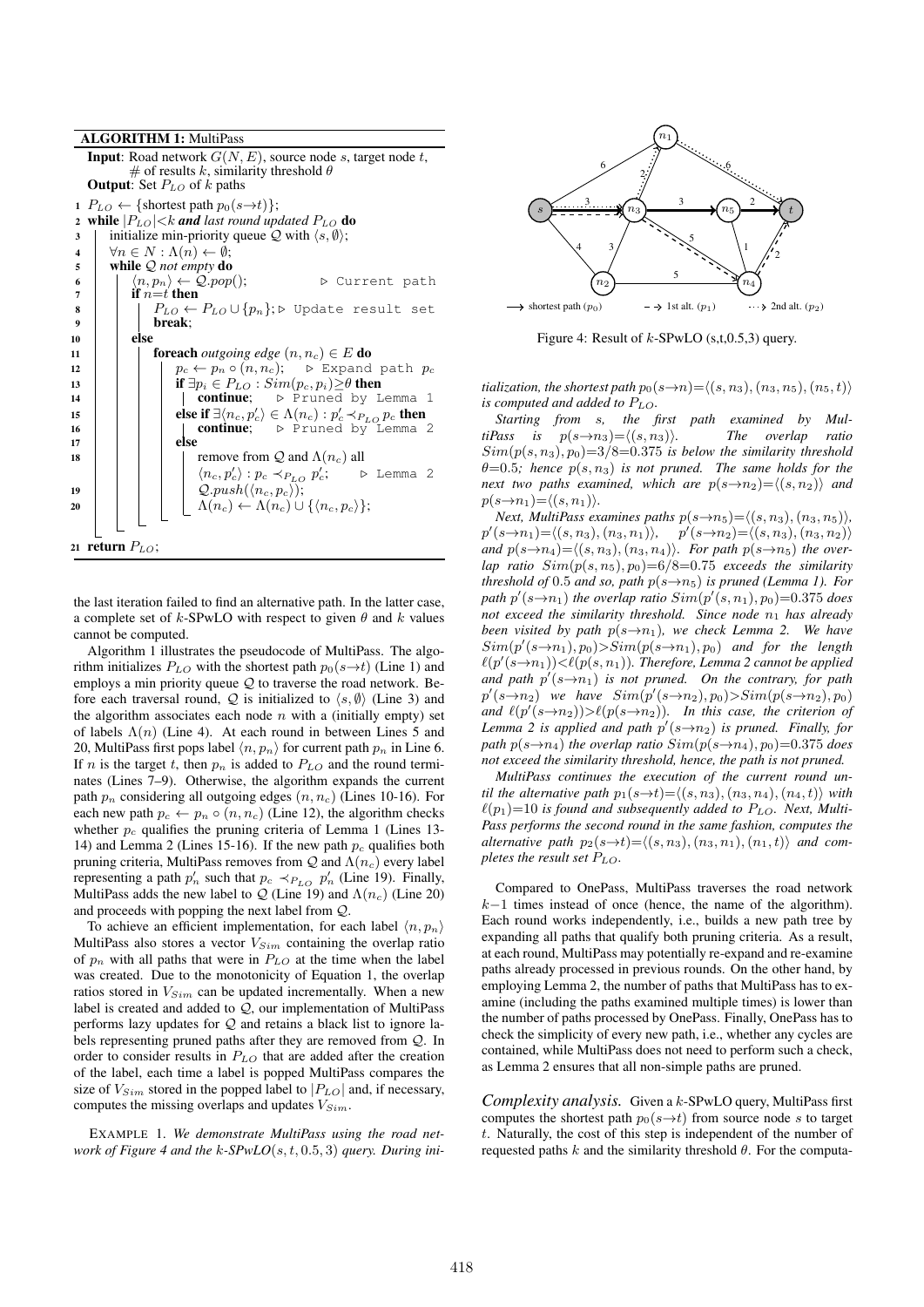tion of  $p_0(s\rightarrow t)$ , any shortest path algorithm can be employed, e.g., Dijkstra's algorithm [9] which requires  $\mathcal{O}(|E| + |N| \cdot \log |N|)$ .

To find each subsequent alternative path, MultiPass expands all paths from source s that qualify the pruning criterion of Lemma 1. However, as the value of the similarity threshold  $\theta$  approaches 1, the number of paths pruned by Lemma 1 significantly drops, which means that MultiPass returns the K-Shortest paths. Furthermore in practice, there exists no formula for estimating the number of paths pruned by the pruning criterion of Lemma 2. Hence, each round of MultiPass becomes equivalent to Fox's algorithm [10] with a complexity  $\mathcal{O}(|E| + K \cdot |N| \cdot \log |N|)$ , where K is the number of the shortest paths that have to be computed to cover the  $k$ -SPwLO result. Since MultiPass has to perform k−1 rounds to compute a k-SPwLO query, its total runtime complexity is  $\mathcal{O}(k(|E|+K\cdot|N|\cdot$  $log |N|$ ) where  $K \gg k$ . We have shown in [6] that the number of  $K$ -shortest paths that need to be computed in order to cover the  $k$ -SPwLO set is very high; in extreme cases, MultiPass may have to construct all paths from s to t.

Finally, note that the time complexity of MultiPass is worse than the time complexity of OnePass. However, we show in our experimental evaluation that MultiPass is much faster than OnePass. The reason for this inconsistency is that, although by employing the pruning criterion of Lemma 2 MultiPass examines much less paths than OnePass, there can be no formal guarantees for the number of paths that are pruned. Although MultiPass has worse theoretical time complexity, in practice it is much more efficient than OnePass.

*Optimization.* As discussed in [6] for OnePass, the performance of MultiPass can be further enhanced by employing a lower bound,  $d(n, t)$ , for the network distance  $d(n, t)$  of every node n to the target t. By employing such a lower bound, MultiPass traverses at each round the network in an  $A^*$ -like fashion and directs the search towards the target, which avoids visiting nodes that are far away. In order to derive tight  $d(n, t)$  lower bounds, we first reverse the edges of the road network and then run Dijkstra's algorithm from target  $t$ to every node  $n$  of the network [18]. In practice, at the beginning of the MultiPass execution, instead of simply computing the shortest path from  $s$  to  $t$ , we compute the shortest path from target  $t$  to each node  $n$  in the road network.

#### 4.3 Experimental Evaluation

To demonstrate its efficiency, we compare MultiPass against OnePass presented in [6] using real road networks. For each algorithm, we measure the average response time and the number of examined labels (i.e., paths) over 1,000 random queries varying parameters  $k$  and  $\theta$ . Due to the high execution time of OnePass, our experiments involve only the road networks for the city of Oldenburg (6,105 nodes and 14,058 edges) and the city of San Joaquin (18,263 nodes and 47,594 edges). We also consider a timeout of 120 seconds for the evaluation of each query.

Figure 5 reports the response times of MultiPass and OnePass. The continuous lines show the time for the queries for which both algorithms finished their execution in less than 120 seconds, whereas the dashed lines show the time for all 1,000 queries including those which did not finish within 120 seconds. In Figures 5a and 5b, we observe that the performance of both OnePass and MultiPass deteriorates as the number  $k$  of requested paths increases. For all values of k though, MultiPass is clearly faster than OnePass, and in most cases MultiPass is at least two times faster. Another interesting observation is that the performance curve of OnePass is almost linear, i.e., each iteration requires approximately the same time. For instance, for Oldenburg (Figure 5a) the algorithm needs similar time to find the third and the fourth alternative path. On the other hand, MultiPass needs more time for each subsequent result. This behavior can be explained by the fact that MultiPass restarts and re-expands paths. With regard to parameter  $\theta$ , we observe in Figures 5c and 5d that in all cases, MultiPass is faster than OnePass. Especially for the lowest values of  $\theta$ , i.e., 0.1 and 0.3, MultiPass outperforms OnePass by at least an order of magnitude. The performance of OnePass is close to MultiPass only for  $\theta = 0.9$ , where the computed paths can be very similar.



Figure 5: Performance comparison of MultiPass and OnePass varying requested paths  $k$  and similarity threshold  $\theta$ .

To provide a better insight on the performance of MultiPass and OnePass, we report in Figure 6 the number of labels/paths each algorithm needs to examine before returning the k-SPwLO result. We observe that in all scenarios MultiPass examines significantly fewer paths than OnePass (even though we count the total number of paths from all rounds of MultiPass, hence some paths may be counted more than once). With respect to the similarity threshold θ, we observe the following important trade-off. As θ increases, the pruning power of Lemma 1 deteriorates, and both OnePass and MultiPass construct more paths (supporting measurements are not included due to lack of space). However at the same time, the next result can be determined earlier and, hence, the total runtime drops. In addition, as  $\theta$  decreases, the pruning power of Lemma 2 increases, and more partial paths can be pruned. This explains the behavior of MultiPass, where the number of examined paths initially increases, but after  $\theta$ =0.5 it goes down.

Finally, in Table 1 we report the percentage of timed-out/failed queries for timeout values of 30, 60 and 120 seconds. First, we observe that the failure rate of OnePass is, in most cases, much higher than the failure rate of MultiPass. More specifically, for the road network of Oldenburg, the failure rate of OnePass is more than 10% when  $k > 3$  or  $\theta \le 50\%$ . For the road network of San Joaquin, apart from the case where  $k=3$  and  $\theta=90\%$ , the failure rate of OnePass is more than 30%, even when the timeout is set to 120 seconds. On the contrary, the timeout rate of MultiPass for the road network of Oldenburg is in all cases below 10%. For the road network of San Joaquin, the failure rate of MultiPass is below 10%,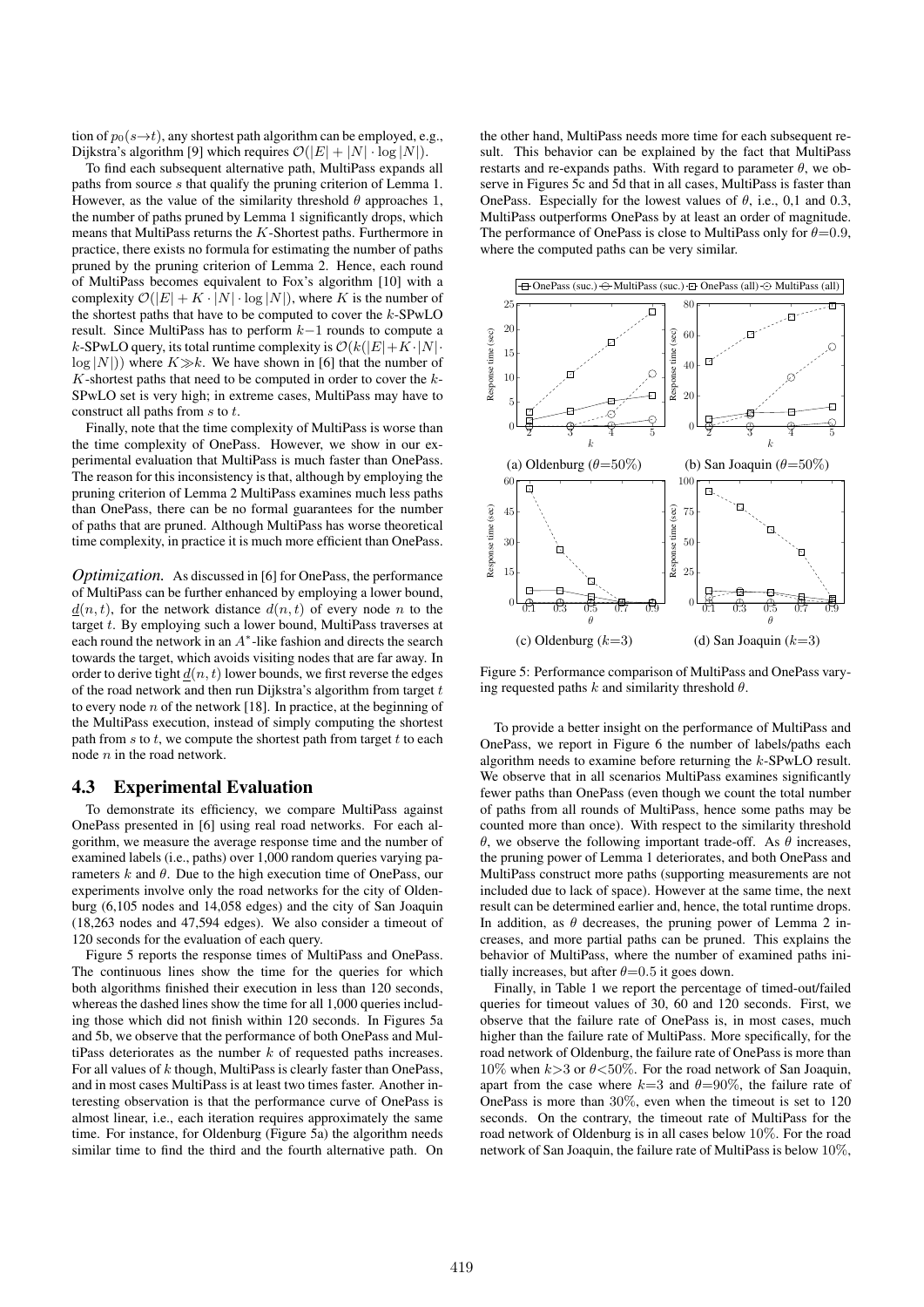

Figure 6: Comparison of examined paths by OnePass and Multi-Pass varying requested paths  $k$  and similarity threshold  $\theta$ .

except for the cases where  $k>3$ . However, even in cases where the failure rate of MultiPass is the highest ( $\theta$ =50% and k>3), it is still significantly lower than the failure rate of OnePass.

| road        | $\theta$ | k.             | <b>OnePass</b> |              | <b>MultiPass</b> |                |      |      |
|-------------|----------|----------------|----------------|--------------|------------------|----------------|------|------|
| network     |          |                | 30             | 60           | 120              | 30             | 60   | 120  |
|             | 0.1      | 3              | 46.9           | 45.4         | 44.5             | 0              | O    | O    |
|             | 0.3      | 3              | 22.8           | 20.5         | 17.8             | 0              |      |      |
|             | 0.5      | 3              | 9.1            | 7.7          | 6.6              | $\overline{0}$ |      | 0    |
| Oldenburg   | 0.7      | 3              | 0.4            | 0.1          | 0.1              | 0              |      | 0    |
|             | 0.9      | 3              | $^{(1)}$       | $\mathbf{0}$ | $\mathbf{0}$     | 0              |      | 0    |
|             | 0.5      | $\overline{2}$ | 2.7            | 0.2          | 1.5              |                |      | 0    |
|             | 0.5      | 4              | 15.2           | 12.8         | 10.7             | 2.6            | 1.4  | 0.7  |
|             | 0.5      | 5              | 20.4           | 17.5         | 15               | 9.6            | 7.4  | 6.2  |
|             | 0.1      | 3              | 77.5           | 76           | 74.6             | $3.2\,$        | 1.8  | 1.3  |
|             | 0.3      | 3              | 66.8           | 65.2         | 63.2             | 8.1            | 5.6  | 4.4  |
| San Joaquin | 0.5      | 3              | 52.3           | 49.4         | 46.6             | 6.8            | 5.1  | 3.5  |
|             | 0.7      | 3              | 35.8           | 33.6         | 32.1             | 2.1            | 0.9  | 0.3  |
|             | 0.9      | 3              | 3.1            | 2.3          | 1.6              | 0              |      | 0    |
|             | 0.5      | $\overline{2}$ | 36.5           | 34.1         | 33.2             | 0              |      |      |
|             | 0.5      | 4              | 61             | 59.3         | 56.8             | 28.9           | 25.5 | 22.5 |
|             | 0.5      | 5              | 67.5           | 64.8         | 62.3             | 45.2           | 42   | 39.1 |

Table 1: Failure rate  $(\%)$  for timeout set to 30, 60 and 120 sec.

## 5. APPROXIMATE ALGORITHMS

Our experimental analysis in Section 4.3 showed that MultiPass clearly outperforms OnePass presented in [6]. However, despite employing Lemma 2, MultiPass still has to examine a large number of paths, which essentially renders the algorithm not applicable to large-scale road networks. In view of this, we next investigate the approximate evaluation of  $k$ -SPwLO queries. In particular, we first discuss a baseline method, termed  $SVP^+$ , which builds on top of existing literature, and then we propose two novel approximate algorithms, termed  $OnePass<sup>+</sup>$  and ESX.

#### 5.1 A Baseline Solution

Our baseline algorithm, denoted by  $SVP^+$ , builds upon the notion of *single-via paths*, which was introduced as an alternative

| ALGORITHM 2: $SVP+$                                                                                                                                                                                                                                                                                                                                                                                                                                       |
|-----------------------------------------------------------------------------------------------------------------------------------------------------------------------------------------------------------------------------------------------------------------------------------------------------------------------------------------------------------------------------------------------------------------------------------------------------------|
| <b>Input:</b> Road network $G(N, E)$ , source node s, target node t,<br># of results k, similarity threshold $\theta$<br><b>Output:</b> Set $P_{L_O}$ of k paths                                                                                                                                                                                                                                                                                          |
| 1 initialize min-priority queue $Q$ with $\emptyset$ ;<br>2 $T_{s\to N}$ $\leftarrow$ shortest path tree from s to all $n \in N$ ;<br>3 $T_{N\to t}$ $\leftarrow$ shortest path tree from all $n \in N$ to t;<br>4 foreach $n \in N$ do<br>$\downarrow$ Q.push( $\langle n, d(s,n)+d(n,t)\rangle$ );<br>5                                                                                                                                                 |
| 6 $P_{LO} \leftarrow \{\text{shortest path } p_0(s \rightarrow t)\};$<br>7 while $P_{LO}$ contains less than k paths and Q not empty do<br>$\vert \langle n, \ell(p_n) \leftarrow Q.pop(\mathcal{C})$<br>8<br>$p_n \leftarrow$ RetrieveSingleViaPath $(T_{s\rightarrow N}, T_{N\rightarrow t}, n)$ ;<br>$\boldsymbol{9}$<br><b>if</b> $Sim(p_n, p) \leq \theta$ for all $p \in P_{LO}$ then<br>10<br>add $p_n$ to $P_{LO}$ ;<br>⊳ Update result set<br>11 |
| 12 return $P_{LO}$ ;                                                                                                                                                                                                                                                                                                                                                                                                                                      |

routing technique in [1]. As we discussed in Section 2, the original method considers the similarity of single-via paths only with regard to the shortest path and disregards the pairwise dissimilarity of all results. Instead of employing the objective criteria as in [1],  $SVP<sup>+</sup>$ iterates over the set of single-via paths aiming to find a subset of  $k$ paths which are (a) sufficiently dissimilar to each other and (b) as short as possible. Intuitively, the main idea behind  $SVP<sup>+</sup>$  is similar to the baseline method for computing  $k$ -SPwLO queries discussed in Section 3. However, instead of iterating over all possible paths connecting a source node  $s$  to a target node  $t$  and computing their pairwise overlap ratio, SVP<sup>+</sup> iterates over the much smaller set of single-via paths. As the results of  $k$ -SPwLO are not necessarily singe-via paths,  $SVP^+$  can only provide approximate answers to the queries.

Algorithm 2 illustrates the pseudocode of  $SVP<sup>+</sup>$ . First, the algorithm computes the two shortest path trees, one from  $s$  to every node of  $G$  (Line 2) and one from every node of  $G$  to  $t$ (Line 3). During this step all distances  $d(s, n)$  and  $d(n, t)$  are also computed. The algorithm orders the nodes based on the sum of  $d(s, n)+d(n, t)$ , which is also the length of the single-via path of  $n$ , using a min priority queue  $Q$  (Lines 4-5). In Line 6, the result set  $P_{LO}$  is initialized with  $p_0$ , i.e., the shortest path from s to t. Note that the shortest path  $p_0$  is actually the shortest single-via path and, hence, no additional computation is required. At each iteration between lines 7 and 11,  $SVP<sup>+</sup>$  pops from the queue the top element representing a node  $n$  (Line 8) and retrieves the single-via path  $p_n$ for node n (Line 9). Then, SVP<sup>+</sup> checks in Line 10 whether  $p_n$ is sufficiently dissimilar to all paths currently in  $P_{LO}$ ; if so,  $p_n$  is added to  $P_{LO}$  (Line 11). The algorithm terminates and returns the  $P_{LO}$  set when either k paths have been added to  $P_{LO}$  or there exist no more single-via paths to examine, i.e., queue  $Q$  is depleted.

## 5.2 Approximate OnePass

We propose next a novel approximate algorithm, denoted by  $OnePass<sup>+</sup>$ , which combines the feature of OnePass to scan the graph only once with the pruning power of Lemma 2. OnePass<sup>+</sup> has the following key features. Given a source node s and a target node  $t$ , OnePass<sup>+</sup> traverses the road network expanding every path  $p(s\rightarrow n)$  from source s to a node n that qualifies both Lemma 1 and Lemma 2. This procedure is the same with each distinct round of MultiPass. In contrast to MultiPass though, each time a new result is added to the result set  $P_{LO}$ , an update procedure takes place for all remaining incomplete paths  $p(s\rightarrow n)$ . In particular, for every incomplete path  $p(s\rightarrow n)$ , OnePass<sup>+</sup> computes the over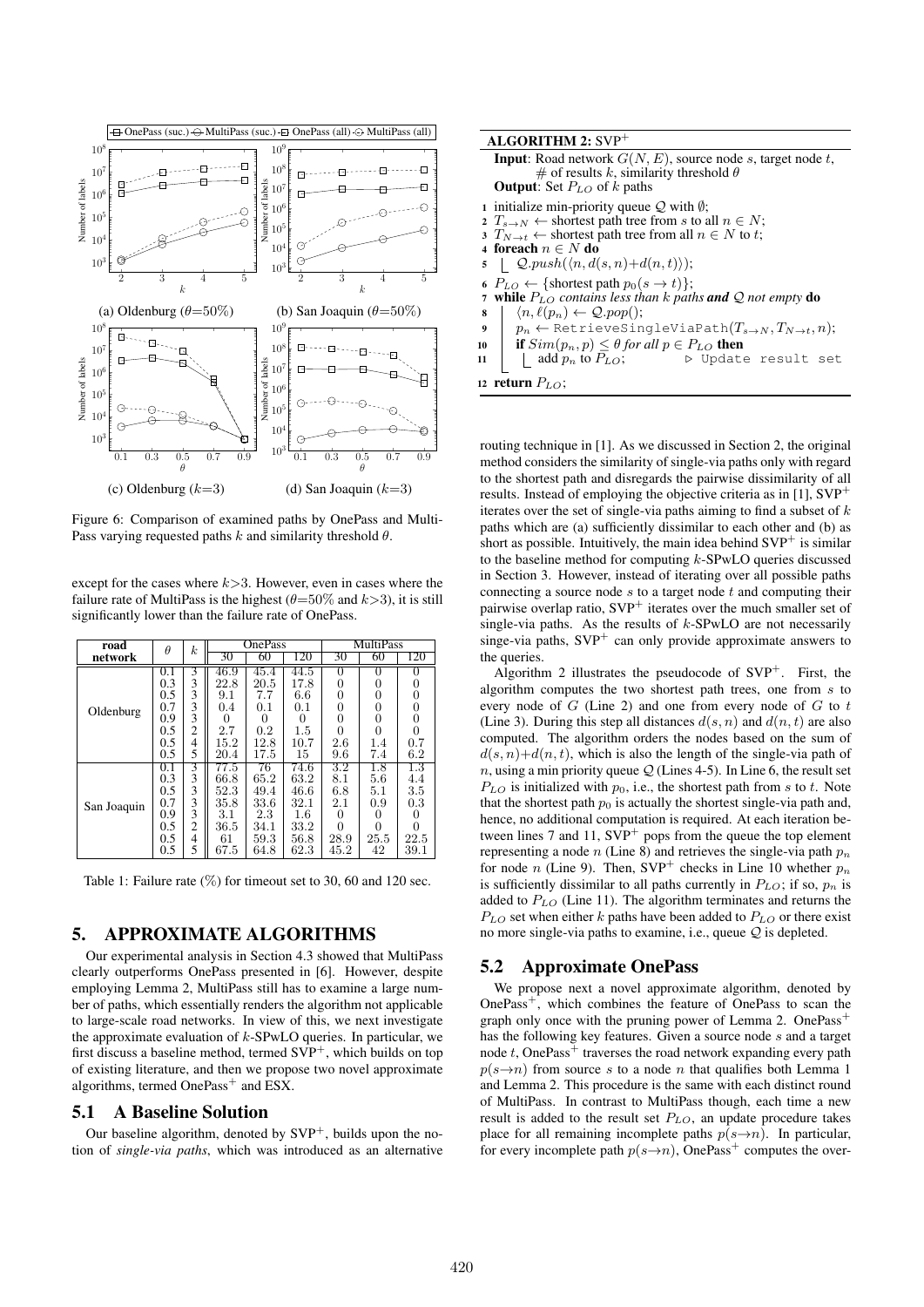lap of  $p$  with the newly found result and, then,  $p$  is checked against Lemma 1 with respect to the updated  $P_{LO}$ . The same update procedure is also employed by OnePass. The algorithm terminates when either  $k$  paths are recommended or all paths from  $s$  to  $t$  qualifying Lemma 1 and Lemma 2 have been examined.

By not restarting after the computation of each new result,  $OnePass<sup>+</sup>$  avoids expanding the network multiple times. However, the fact that OnePass<sup>+</sup> does not restart the expansion after each round implies that the next best path might get pruned and, hence,  $OnePass<sup>+</sup>$  cannot guarantee that the exact solution will be found. We already explained in Sec. 4 that for the MultiPass algorithm to find the exact solution, the restart is required as a path that is pruned as non-promising during the current round, may be promising during the next round. All such paths are excluded permanently from the search space of  $OnePass<sup>+</sup>$ . Nevertheless, this case applies to only a small subset of the paths from a source  $s$  to a target  $t$  and, hence, the average length of paths in the  $P_{LO}$  set is expected to be close to the optimal one.

Algorithm 3 illustrates the pseudocode of  $OnePass<sup>+</sup>$ . The algorithm employs a min priority queue  $Q$  (initialized with source  $s$ ) to traverse the road network. Result set  $P_{LO}$  is initialized with  $p_0$ , i.e., the shortest path from  $s$  to  $t$  (Line 1). In between Lines 4 and 21, OnePass<sup>+</sup> examines the contents of Q until either k paths are found or Q is depleted. At each iteration, a label  $\langle n, p_n \rangle$  is popped from  $Q$  (Line 5). If node *n* is the target *t*, then  $p_n$  is added to  $P_{LO}$ (Line 7) and the same update procedure as in OnePass takes place (Lines 8-10), i.e., all paths  $p_h$  with  $Sim(p_h, p_c) > \theta$  are discarded. Otherwise, the algorithm expands the current path  $p_n$  considering all outgoing edges  $(n, n_c)$  (Lines 12-21). OnePass checks whether the new path  $p_c \leftarrow p_n \circ (n, n_c)$  qualifies the pruning criteria of both Lemma 1 (Lines 14-15) and Lemma 2 (Lines 16-17) and updates  $Q$  and  $\Lambda(n_c)$  accordingly. Finally, OnePass adds a new label for  $p_c$  to Q (Line 20) and  $\Lambda(n_c)$  (Line 21) and proceeds with popping the next label from Q.

Similar to MultiPass, for each label our implementation of OnePass<sup>+</sup> maintains and updates incrementally a vector  $V_{Sim}$  containing the overlaps of  $p_n$  with all paths that where in  $P_{LO}$  at the time when the label was created. Furthermore,  $OnePass<sup>+</sup>$  also performs lazy updates for  $Q$ . That is, for labels that have already been created and added to  $Q$ , OnePass<sup>+</sup> updates  $V_{Sim}$  only at the time when a label is popped from  $Q$ . OnePass<sup>+</sup> also retains a black list to ignore labels representing pruned paths.

*Complexity Analysis.* Similar to MultiPass, given a k-SPwLO query from a node s to a node t, OnePass<sup>+</sup> first computes  $p_0(s\rightarrow t)$ using any shortest path algorithm, e.g., Dijkstra, and adds it to the result set. To compute alternatives, OnePass<sup>+</sup> traverses the road network expanding every path  $p(s \rightarrow n)$  from source s to a node n that qualifies both Lemma 1 and Lemma 2. As we discussed in the cost analysis of MultiPass, there can be no formal guarantees regarding the number of paths that are pruned using either pruning criterion. In the worst case when no paths are pruned, OnePass<sup>+</sup> is equivalent to OnePass and Fox's algorithm. Therefore, the time complexity of OnePass<sup>+</sup> is also  $\mathcal{O}(|E| + K \cdot |N| \cdot \log |N|)$ , where  $K$  is the number of shortest paths that have to be computed in order to cover the k-SPwLO result.

#### 5.3 Edge Subset Exclusion

Finally, we present our second approximate algorithm, denoted by ESX, which computes  $k$ -SPwLO by iteratively excluding edges from the road network. The idea behind ESX is the following. Given a road network  $G$ , a source node  $s$  and a target node  $t$ , the algorithm first adds the shortest path  $p_0$  to the result set  $P_{LO}$ , sim-

#### ALGORITHM 3: OnePass<sup>+</sup>

|        | <b>Input:</b> Road network $G(N, E)$ , source node s, target node t,<br>$\#$ of results k, similarity threshold $\theta$<br><b>Output:</b> Set $P_{LQ}$ of k paths |
|--------|--------------------------------------------------------------------------------------------------------------------------------------------------------------------|
|        | $1 P_{LO} \leftarrow \{ \text{shortest path } p_0(s \rightarrow t) \};$<br>2 initialize min-priority queue $Q$ with $\langle s, \emptyset \rangle$ ;               |
| 3<br>4 | $\forall n \in N : \Lambda(n) \leftarrow \emptyset;$<br>while $P_{LO}$ contains less than k paths and Q not empty do                                               |
| 5<br>6 | $\langle n, p_n \rangle \leftarrow Q.pop();$<br>▷ Current path<br>if $n = t$ then                                                                                  |
| 7      | $P_{LO} \leftarrow P_{LO} \cup \{p_n\};$ $\triangleright$ Update result set                                                                                        |
| 8<br>9 | <b>foreach</b> label $\langle n', \ell(p_{n'}) \rangle$ in $\mathcal Q$ <b>do</b><br>if $Sim(p_{n'}, p_i) > \theta$ , $\forall p_i \in P_{LO}$ then                |
| 10     | remove $\langle n', \ell(p_{n'}) \rangle$ from $\mathcal{Q}$ ; $\triangleright$ Lemma 1                                                                            |
| 11     | else                                                                                                                                                               |
| 12     | foreach outgoing edge $(n, n_c) \in E$ do                                                                                                                          |
| 13     | $p_c \leftarrow p_n \circ (n, n_c);$ > Expand path $p_c$                                                                                                           |
| 14     | if $\exists p_i \in P_{LO} : Sim(p_c, p_i) \geq \theta$ then                                                                                                       |
| 15     | continue; b Pruned by Lemma 1                                                                                                                                      |
| 16     | else if $\exists \langle n_c, p_c' \rangle \in \Lambda(n_c) : p_c' \prec_{P_{LO}} p_c$ then                                                                        |
| 17     | <b>continue</b> ; $\triangleright$ Pruned by Lemma 2<br>else                                                                                                       |
| 18     |                                                                                                                                                                    |
| 19     | remove from Q and $\Lambda(n_c)$ all                                                                                                                               |
|        | $\langle n_c, p_c' \rangle : p_c \prec_{P_{LO}} p_c'$ ;<br>⊳ Lemma 2                                                                                               |
| 20     | $Q.push(\langle n_c, p_c \rangle);$                                                                                                                                |
| 21     | $\vert \Lambda(n_c) \leftarrow \Lambda(n_c) \cup \{ \langle n_c, p_c \rangle \};$                                                                                  |
|        |                                                                                                                                                                    |
|        | 22 return $P_{LO}$ ;                                                                                                                                               |

ilar to all previously described methods. Next, ESX removes an edge of  $p_0$  from the road network and computes the shortest path  $p_c$  from s to t on the updated road network<sup>2</sup>. If the overlap of path  $p_c$  with  $p_0$  does not violate the similarity threshold  $\theta$ , then  $p_c$  is added to the result set  $P_{LO}$ . Otherwise, the algorithm proceeds with removing more edges from the road network. If  $P_{LO}$  contains more than one paths, ESX removes an edge from path  $p \in P_{LO}$  for which the similarity  $Sim(p_c, p)$  is the highest. At each iteration, ESX removes only one edge from some path in  $P_{LO}$ . The process is repeated until a path that does not violate the similarity threshold  $\theta$  is found. To compute more alternatives, the algorithm continues by removing more edges until another alternative is found, or until there are no more edges to remove.

Removing an edge from the road network may cause the network to become disconnected and prevent any subsequent iteration from finding a valid path. To avoid such a case, the algorithm has to make sure that any edge affecting the connectivity of the road network is never removed. To this end, after removing an edge from the road network, if the shortest path search fails to find a path connecting s and  $t$ , then ESX re-inserts the edge in the road network and marks it as *non-removable*. Edges marked as non-removable cannot be removed at any iteration.

The order in which we remove the edges from the road network affects both the quality of the result and the performance of ESX. However, determining the optimal order is prohibitively expensive. Therefore, to determine which edge to remove at each iteration, we employ a heuristic based on the following observation: the more shortest paths cross an edge, the greater the probability that the removal of this edge will cause a detour and lead the next result faster. As it is also prohibitively expensive to compute the all-pairs

<sup>&</sup>lt;sup>2</sup>In practice, the edges are not actually deleted from the road network but only marked as such in order to be ignored by the search.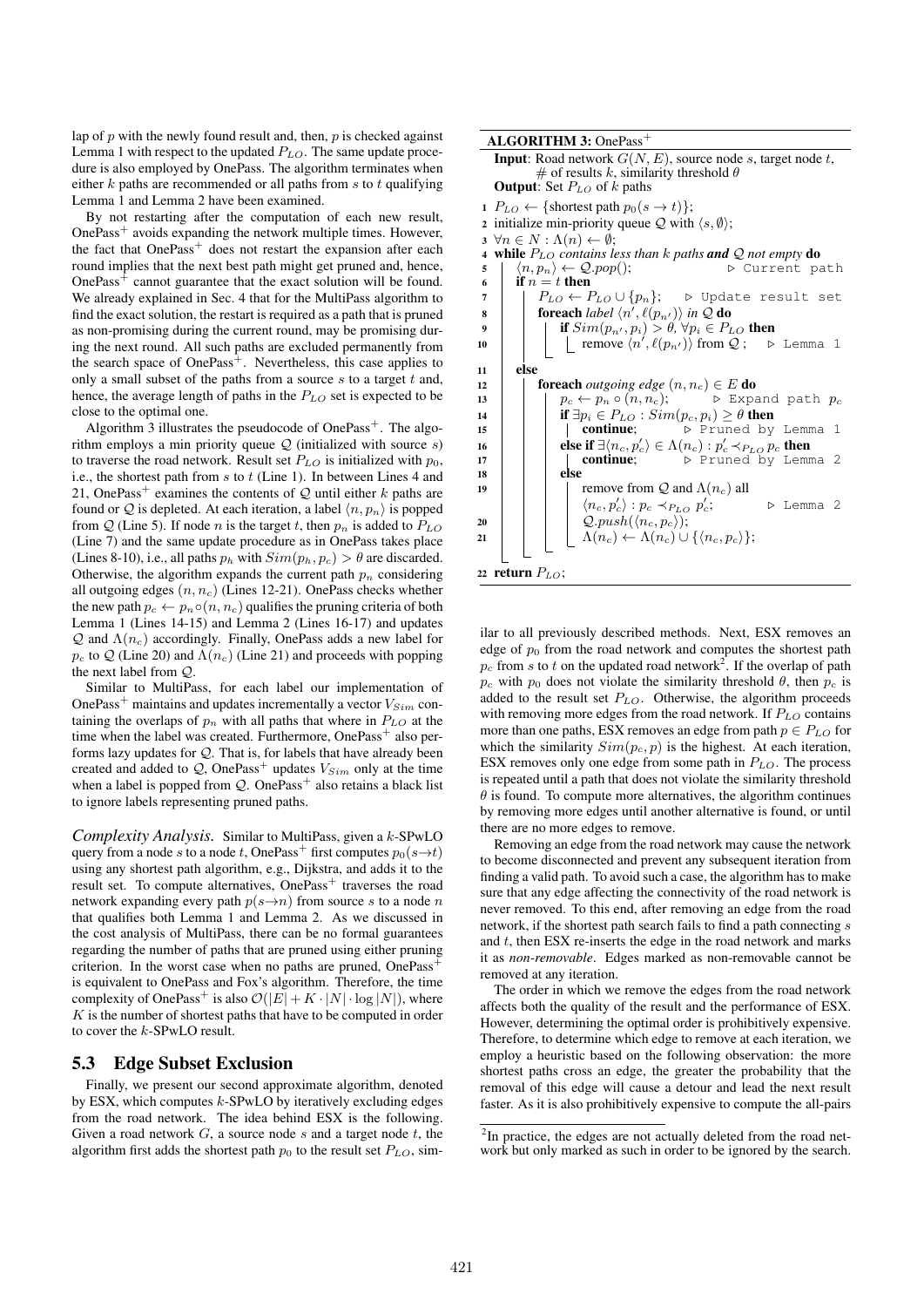shortest paths, ESX performs a local check. Given an edge  $e(a, b)$ on some path  $p \in P_{LO}$ , let  $E_{inc}(a)$  be the set of all incoming edges  $e(n_i, a)$  to a from some node  $n_i \in N \setminus \{b\}$  and  $E_{out}(b)$ be the set of all outgoing edges  $e(b, n_j)$  from b to some node  $n_j \in$  $N\setminus\{a\}$ . First, ESX computes the set  $P_s$  which contains the shortest paths from every node  $n_i \in E_{inc}(a)$  to every node  $n_i \in E_{out}(b)$ . Then, ESX defines the set  $P'_s$  which contains all paths  $p \in P'_s$  that cross edge e. Finally, ESX assigns a priority to edge e, denoted by  $prio(e)$ , which is set to  $|P'_s|$ .

EXAMPLE 2. *Consider our running example in Figure 7, where*  $p_0(s\rightarrow t) = \langle (s, n_3), (n_3, n_5), (n_5, t) \rangle$  *is the shortest path from s to t* and the only path currently in  $P_{LO}$ . For edge  $(n_3, n_5)$  *we compute the shortest path from every node in*  $\{s, n_1, n_2, n_4\}$  *to every node in*  $\{n_4, t\}$ *. Three shortest paths,*  $p(n_1 \rightarrow n_4)$ *,*  $p(s \rightarrow n_4)$ *and*  $p(s\rightarrow t)$ *, cross edge*  $(n_3, n_5)$  *(bold lines). On the other hand, the rest of the shortest paths, e.g., shortest path*  $p(n_2 \rightarrow t)$  *(dashed*) *line), do not cross edge* (n3, n5)*. Therefore, the priority of edge*  $(n_3, n_5)$  *is prio* $(n_3, n_5) = 3$ *. In the same fashion, we compute the priorities for edges*  $(s, n_3)$  *and*  $(n_3, t)$ *, and we have prio* $(s, n_3) = 0$ *and*  $prio(n_5, t) = 0$ *.* 



Figure 7: Computing the priority of edge  $(n_3, n_5)$ .

Algorithm 4 illustrates the pseudocode of ESX. First, the algorithm initializes  $P_{LO}$  with the shortest path  $p_0$  in Line 1 and creates a max-heap  $H_0$ , associated with  $p_0$ , in which all the edges of  $p_0$  are enheaped and sorted based on their priority (Line 2). The algorithm also initializes the set  $E_{DNR}$  of non-removable edges (Line 3). ESX enters the outer loop in Line 4 and continues until either  $k$  results are found or there are no more edges to be removed from the graph. Next, the algorithm sets  $p_c$  to the last result found and enters the inner loop (Line 6). At each iteration the algorithm chooses  $p_{max}$  as the path in  $P_{LO}$  which has the maximum overlap  $Sim(p_c, p_{max})$ and which contains edges in  $H_{max}$  (the max-heap associated with  $p_{max}$ ) that can be removed from the graph. Then, the algorithm deheaps edge  $e_{tmp}$  from  $H_{max}$  (Line 8) and checks whether  $e_{tmp}$ is in  $E_{DNR}$ , i.e., it is marked as non-removable (Line 9). If it is not, edge  $e_{tmp}$  is removed (Line 10) and the algorithm computes the shortest path  $p_{tmp}$  on the updated graph (Line 11). In Lines 12-15 the algorithm checks whether  $p_{tmp}$  is a valid path and, if not, re-inserts  $e_{tmp}$  to the graph and marks it as non-removable. Otherwise, the algorithm sets  $p_c$  to  $p_{tmp}$  and proceeds to the next iteration. Finally, when the inner loop is finished, the algorithm checks if  $p_c$  is a valid alternative (there is also the possibility that all the heaps are empty and no more edge can be removed). If  $p_c$  is valid, it is added to  $P_{LO}$  and a new max-heap  $H_c$  associated with  $p_c$  is initialized with the edges of  $p<sub>c</sub>$ . Finally, after the outer loop is finished, the algorithm returns  $P_{LO}$  in Line 20.

EXAMPLE 3. *We demonstrate the functionality of ESX using again the road network of Figure 4 and the*

#### ALGORITHM 4: ESX

```
Input: Road network G(N, E), source node s, target node t,
       # of results k, similarity threshold \thetaOutput: Set P_{LO} of k paths
```

```
1 P_{LO} \leftarrow \{\text{shortest path } p_0(s \rightarrow t)\};
```

```
2 initialize max-heap H_0 \leftarrow \langle e_i, \text{prio}(G, e_i) \rangle, \forall e_i \in p_0;\triangleright Every H_i is associated with p_i
```

```
3 initialize E_{DNR} \leftarrow \emptyset;
```
- 4 **while**  $P_{LO}$  *contains less than k paths* **and** ∃H<sub>i</sub> *not empty* **do** 5 | set  $p_c$  ← last path added to  $P_{LO}$ ;
- set  $p_c \leftarrow$  last path added to  $P_{LO}$ ;

```
6 while max\{Sim(p_c, p_i) : p_i \in P_{LO} \text{ and } H_i \text{ not empty}\}\} > \theta do
```
- 7 Edge  $e_{tmp} \leftarrow H_i.pop();$ <br>**8** if  $e_{tmp} \in E_{DNE}$  then
- 8 if  $e_{tmp} \in E_{DNR}$  then

```
9 \mid \cdot \mid continue;
```

```
10 \Big| G.remove(e_{tmp});
```
- 11 Path  $p_{tmp} \leftarrow$  ShortestPath $(G, s, t);$ <br> **if**  $p_{tmp}$  is null **then**
- $\begin{array}{c|c} \n\textbf{12} & \textbf{if } p_{tmp} \text{ is null then} \\
\hline\n\textbf{13} & \textbf{if } p_{temp} \text{ is null then} \\
\end{array}$ 
	- re-insert  $e_{tmn}$  to G;
- 14 | | insert  $e_{tmp}$  to  $E_{DNR}$ ;<br>15

continue;

- 16 |  $p_c \leftarrow p_{tmp};$
- 17 **if**  $max\{Sim(p_c, p_i) : p_i \in P_{LO}\}$  then
- 18  $\parallel$  add  $p_c$  to  $\overline{P_{LO}}$ ;
- 19 | initialize max-heap  $H_c \leftarrow \langle e_i, \text{prio}(G, e_i) \rangle$ ,  $\forall e_j \in p_c;$



*k*−SP wLO(s, t, 0.5, 2) *query. During initialization, the shortest path*  $p_0(s\rightarrow t) = \langle (s, n_3), (n_3, n_5), (n_5, t) \rangle$  *is computed and added to the result set* PLO*. First, we compute the priority of each edge of the shortest path. Having computed the priorities, we first remove edge*  $(n_3, n_5)$ *, which is the edge with the highest priority.* Then, we compute the shortest path  $p'(s\rightarrow t)$  on the updated graph. *The shortest path is*  $p'(s \rightarrow t) = \langle (s, n_3), (n_3, n_4), (n_4, t) \rangle$  *with*  $\ell(p'(s\rightarrow t)) = 10$ . We check the overlap of the new path with the *original shortest path and find that*  $Sim(p'(s\rightarrow t), p_0) = 0.375$ , which does not exceed the similarity threshold. Therefore,  $p'(s\rightarrow t)$ *is added to the* PLO *set.*

*Complexity Analysis.* ESX reduces the search for an alternative path to a set of ordinary shortest path queries. In particular, given a road network  $G = (N, E)$  let  $P_{LO}$  be the result set of a k-SPwLO(s, t,  $\theta$ , k) query containing k paths. ESX requires  $|P| \times$ total number of edges in  $P$  executions of shortest path queries, i.e., the number of shortest path queries that have to be processed is linear to the number  $k$  of paths and the size of the result paths. Furthermore, in our implementation of ESX we employed the optimization using lower bounds described in Section 4.2, which reduces the cost for retrieving each shortest path to a minimum; thus, the performance of ESX is significantly optimized.

## 6. EXPERIMENTAL EVALUATION

In this section, we report the results of an experimental evaluation of the algorithms for processing  $k$ -SPwLO queries. We use seven different road networks shown in Table 2. To assess the runtime performance, we measure the average response time over 1,000 random queries (i.e., pairs of nodes), varying the number  $k$ of requested paths and the similarity threshold  $\theta$ . In each experiment, we vary one of the two parameters and fix the other to its default value: 3 for k and 0.5 for  $\theta$ . We also report experiments on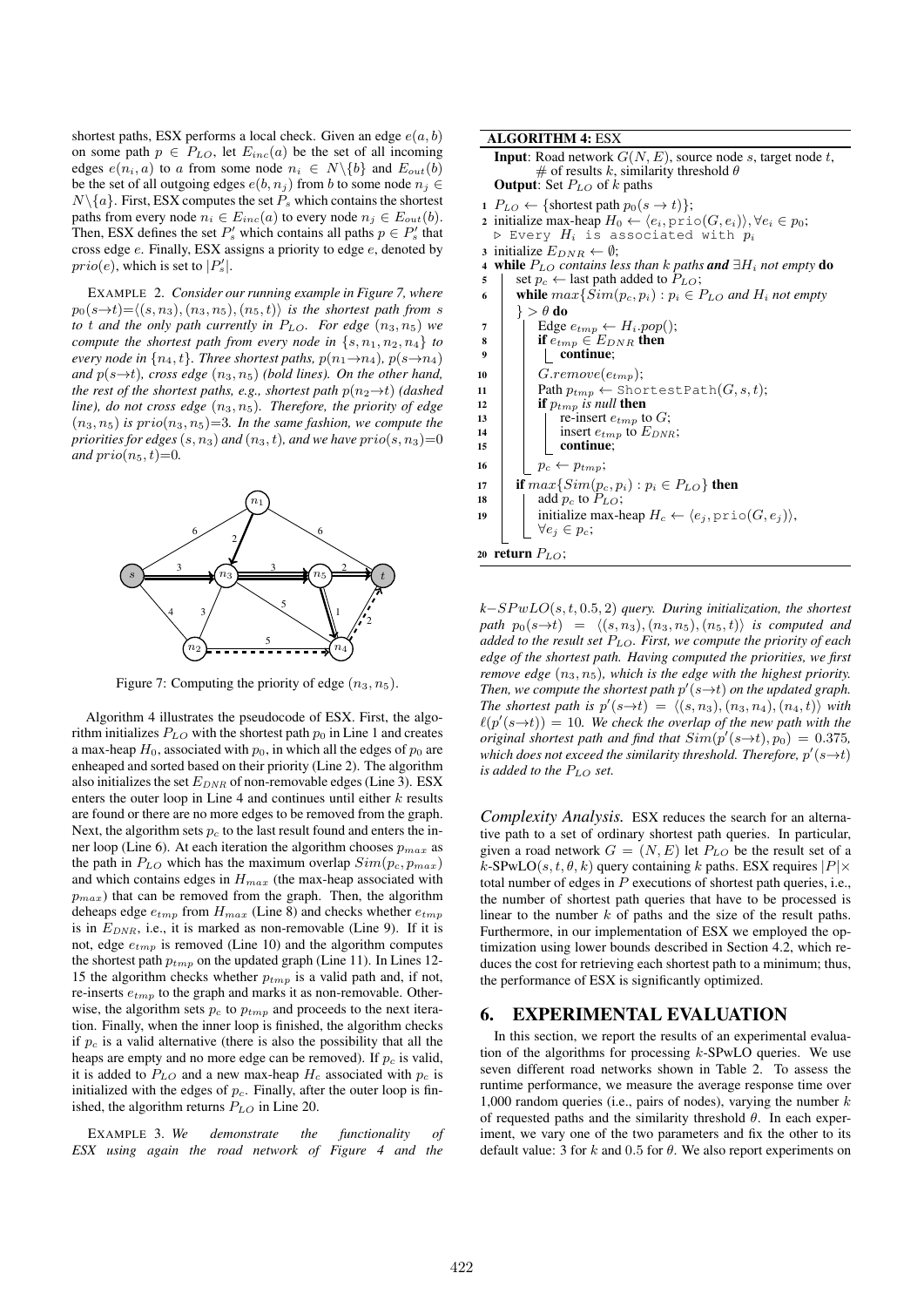Table 2: Road networks.

| road network  | $#$ nodes | # edges   |
|---------------|-----------|-----------|
| Oldenburg     | 6.105     | 14.058    |
| San Joaquin   | 18,263    | 47.594    |
| Vienna        | 19.826    | 54.918    |
| Denver        | 73,166    | 196.630   |
| San Francisco | 174.956   | 443.604   |
| New York City | 264,346   | 730,100   |
| Colorado      | 435.666   | 1,057,066 |

the quality of the results computed by the approximate solutions. Given the number  $k$  of requested paths, we measure (a) the number of paths returned by each approximate algorithm and (b) the average length of the computed paths in comparison to the length of the shortest path. All algorithms were implemented in C++ and the tests run on a machine with 4 Intel Xeon X5550 (2.67GHz) processors and 48GB main memory running Ubuntu Linux.

#### 6.1 Performance

Similar to Section 4.3, we consider a timeout of 120 seconds for each query. The ratio of timed-out/failed queries for OnePass<sup>+</sup> was below  $10\%$  in all experiments. For SVP<sup>+</sup> and ESX, all queries were executed within 120 seconds. Due to space limitations, the performance results shown in this section consider only those queries which were successfully completed by all algorithms.

The first experiment in Figure 8 compares the exact algorithm MultiPass with the approximate solutions  $SVP^+$ , OnePass<sup>+</sup> and ESX. In Figures 8a–b we observe that the runtime of all algorithms increases with the number  $k$  of requested paths. As expected, the runtime of the approximate solutions increases only slightly, whereas the exact solution MultiPass deteriorates for large values of k. For  $k > 3$ , MultiPass becomes one order of magnitude slower than OnePass<sup>+</sup> and more than two orders of magnitude slower than ESX and SVP<sup>+</sup>. With regard to parameter  $\theta$ , Figures 8c-d show that for  $\theta$ <70%, MultiPass is one order of magnitude slower than  $OnePass<sup>+</sup>$  and two orders of magnitude slower than  $SVP<sup>+</sup>$  and ESX (for  $\theta = 30\%$ ). For large values of  $\theta$ , the performance of MultiPass gets closer to the performance of the approximate algorithms (for  $\theta$ =90% MultiPass is even faster than ESX and SVP<sup>+</sup>).

The next experiment in Figure 9 compares the approximate algorithms using larger datasets. In Figures 9a–b, we vary the parameter k. For small values of k, the difference is not much, while for increasing values of  $k$  both  $SVP^+$  and ESX clearly outperform One $Pass<sup>+</sup>$  up two one order of magnitude. In Figures 9c–d, where the value of  $\theta$  varies, we observe that OnePass<sup>+</sup> is very fast for extreme values of  $\theta$  ( $\theta=10\%$  and  $\theta=90\%$ ), but it is rather slow for values in between. It is clear that  $OnePass<sup>+</sup>$  is not practical for large road networks and/or values of  $k > 3$ .

Another interesting observation in Figures 8c–d and 9c–d is that the performance of MultiPass and OnePass<sup>+</sup> show a local maximum for  $\theta = 0.3$ , which indicates the following important trade-off. As  $\theta$  increases, the pruning power of Lemma 1 deteriorates, and both MultiPass and OnePass<sup>+</sup> construct more (partial) paths (supporting measurements are excluded due to lack of space). At the same time, the next result will be determined earlier, and hence the total runtime drops. In addition, as  $\theta$  decreases, the pruning power of Lemma 2 also increases and more partial paths are pruned. This explains the behavior of MultiPass and  $OnePass<sup>+</sup>$ , where the response time initially increases, but after  $\theta = 0.3$  the runtime of both algorithms goes down.

To summarize the observations in Figures 8 and 9, the approximate solutions clearly outperform the exact algorithm MultiPass.



Figure 8: Performance comparison of exact and approximate algorithms varying requested paths  $k$  and similarity threshold  $\theta$ .

Comparing the approximate solutions, we observe that  $SVP<sup>+</sup>$  and ESX have similar performance and are the clear winners for the datasets, which are of small and medium size. One  $Pass<sup>+</sup>$  is the slowest approximate solution.

#### 6.2 Scalability

From the previous experiments it is clear that both MultiPass and OnePass<sup>+</sup> are not scalable. For values of  $k>2$  both algorithms are prohibitively expensive, even for a mid-sized road network such as Denver. However, the same does not apply for ESX and  $SVP^+$ . To demonstrate the scalability of  $ESX$  and  $SVP<sup>+</sup>$ , we present in Figure 10 the results of an experiment using larger values of  $k \in$  $\{4, 8, 12, 16\}$  and we also include larger datasets. We observe that for San Francisco and Colorado, ESX is significantly faster that  $SVP<sup>+</sup>$  for all values of k. For the road networks of Denver and New York, ESX is faster than  $SVP^+$  only for small values of  $k$ , whereas  $SVP^+$  appears to be faster than ESX for  $k=12$  and  $k=16$ . The reason for this behavior is that  $SVP<sup>+</sup>$  computes considerably less alternative paths than ESX (cf. Table 3 and the discussion in Sec. 6.3). Notice that the smaller result set is not due to a timeout, rather the algorithm is not able to find more alternatives. Overall, whenever  $ESX$  and  $SVP<sup>+</sup>$  find approximately the same number of alternative paths, ESX clearly outperforms  $SVP<sup>+</sup>$ .

## 6.3 Result Quality & Completeness

In Figure 11, we present our experiments that analyze the quality of the computed results. We consider all queries for which each algorithm returned  $k$  paths (i.e., no timeout) and compute the average length of the returned paths. Then we compare the average length of each result set to the length of the shortest path. That is, we show how much longer, on average, are the alternative paths with respect to the shortest path. Obviously, the exact results, named k-SPwLO, contain the shortest alternatives. They can be computed by any exact algorithm, such as MultiPass. Looking at the approximate solutions, OnePass<sup>+</sup> produces clearly the best alternatives, which are very close to the paths in the exact solution. Both ESX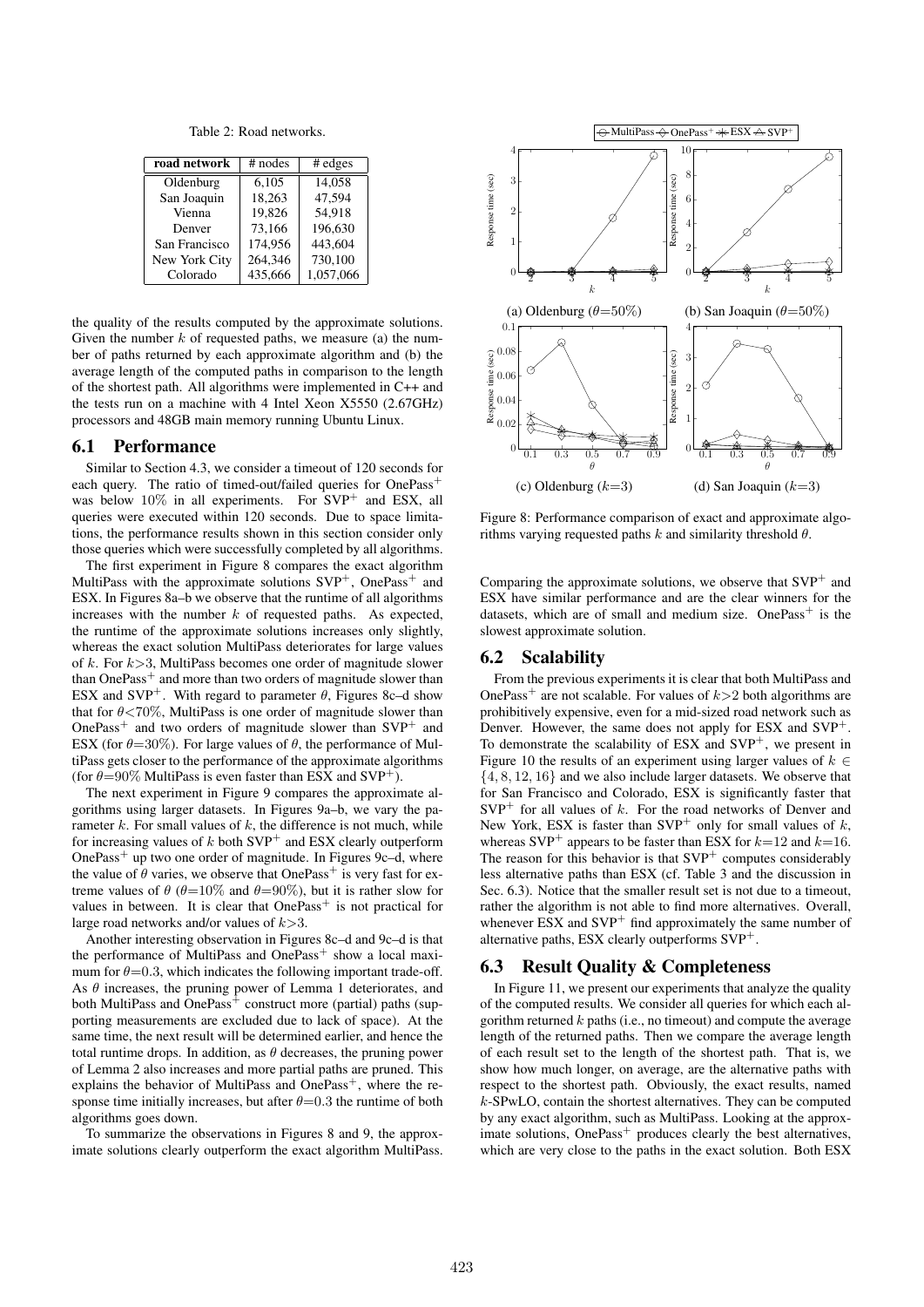

Figure 9: Performance comparison of approximate algorithms varying requested paths  $k$  and similarity threshold  $\theta$ .

and  $SVP<sup>+</sup>$  recommend alternatives that, on average, are up to 15% longer than the alternatives in k-SPwLO. The alternatives recommended by ESX, though, are most of the time shorter than the alternatives recommended by SVP<sup>+</sup>.

The next experiment analyzes the completeness of the result sets. As we have already seen in previous experiments, the algorithms are not always able to compute  $k$  alternative paths. Table 3 reports for each algorithm the percentage of queries for which exactly  $k$  alternative paths were found. Naturally, the exact solution  $k$ -SPwLO has the highest completion ratio. One  $Pass<sup>+</sup>$  is very close to the exact solution. In particular, for San Joaquin the completion ratio of  $OnePass<sup>+</sup>$  is always more than 99%. The completion ratio of ESX is lower than OnePass<sup>+</sup>, but constantly over  $95\%$ . Finally,  $SVP^+$ has generally the lowest completion ratio (except for  $k=3$ , where ESX is slightly worse).

| road<br>network | $\boldsymbol{k}$ | $k$ -SPwLO                  | $OnePass+$                  | ESX                         | $SVP^+$                    |
|-----------------|------------------|-----------------------------|-----------------------------|-----------------------------|----------------------------|
| Oldenburg       | 3<br>4           | 100<br>99.9<br>99.9<br>99.9 | 100<br>99.1<br>98.6<br>98.2 | 100<br>98.7<br>97.1<br>95.8 | 100<br>99.5<br>95<br>85.6  |
| San Joaquin     | 3<br>4           | 100<br>100<br>100<br>100    | 100<br>99.8<br>99.7<br>99.3 | 100<br>98.5<br>97.7<br>95.6 | 99.9<br>99.5<br>97<br>94.3 |

Table 3: Average completeness ratio (%) per query varying requested paths  $k (\theta = 50\%)$  for all algorithms.

The final experiment in Table 4 compares the quality of ESX and  $SVP<sup>+</sup>$  by measuring the average number of returned paths for four road networks and values of  $k \in \{4, 8, 12, 16\}$ . It is evident that ESX returns more alternative paths than  $SVP<sup>+</sup>$  for all values of k. The number of alternatives returned by ESX is, in all cases, very close to k. In contrast, the number of paths returned by  $SVP^+$  is significantly lower than  $k$  for  $k>8$ . For instance, for New York  $SVP^+$  cannot find more than six alternatives per query on aver-



Figure 10: Performance comparison of SVP<sup>+</sup> and ESX for  $k \in$  $\{2, 4, 8, 16\}$  and  $\theta = 50\%$ .

age; similar figures can be observed for Denver and San Francisco. Apparently, the set of single-via paths does not contain enough sufficiently dissimilar paths, and hence SVP<sup>+</sup> returns more and more incomplete results for an increasing  $k$ .

| road network  | k. | <b>ESX</b> | $SVP+$ |
|---------------|----|------------|--------|
|               | 4  | 3.96       | 3.95   |
| Denver        | 8  | 7.72       | 6.52   |
|               | 12 | 11.39      | 7.14   |
|               | 16 | 14.94      | 7.25   |
|               | 4  | 3.97       | 3.95   |
| San Francisco | 8  | 7.92       | 7.03   |
|               | 12 | 11.81      | 8.42   |
|               | 16 | 15.55      | 8.80   |
|               | 4  | 3.97       | 3.75   |
| New York      | 8  | 7.77       | 5.49   |
|               | 12 | 11.45      | 5.85   |
|               | 16 | 15.02      | 5.91   |
|               | 4  | 3.97       | 3.81   |
| Colorado      | 8  | 7.92       | 7.87   |
|               | 12 | 11.83      | 10.78  |
|               | 16 | 15.71      | 12.55  |

Table 4: Average returned results per query varying requested paths  $k$  ( $\theta = 50\%$ ) for SVP<sup>+</sup> and ESX.

#### 7. CONCLUSIONS

We studied the problem of alternative routing on road networks and, in particular, the efficient computation and approximation of k-SPwLO queries. First, we proposed MultiPass, an exact algorithm which builds upon and optimizes the existing OnePass algorithm by employing one additional pruning criterion. Our experiments showed that MultiPass is the most efficient exact method for evaluating k-SPwLO queries as it outperforms OnePass for nearly every combination of the  $\theta$  and k parameters and, in most cases, by a large margin. To achieve scalability though, we also introduced two approximate algorithms. OnePass<sup>+</sup> employs ideas from both OnePass and MultiPass and achieves to compute a set of dissimilar